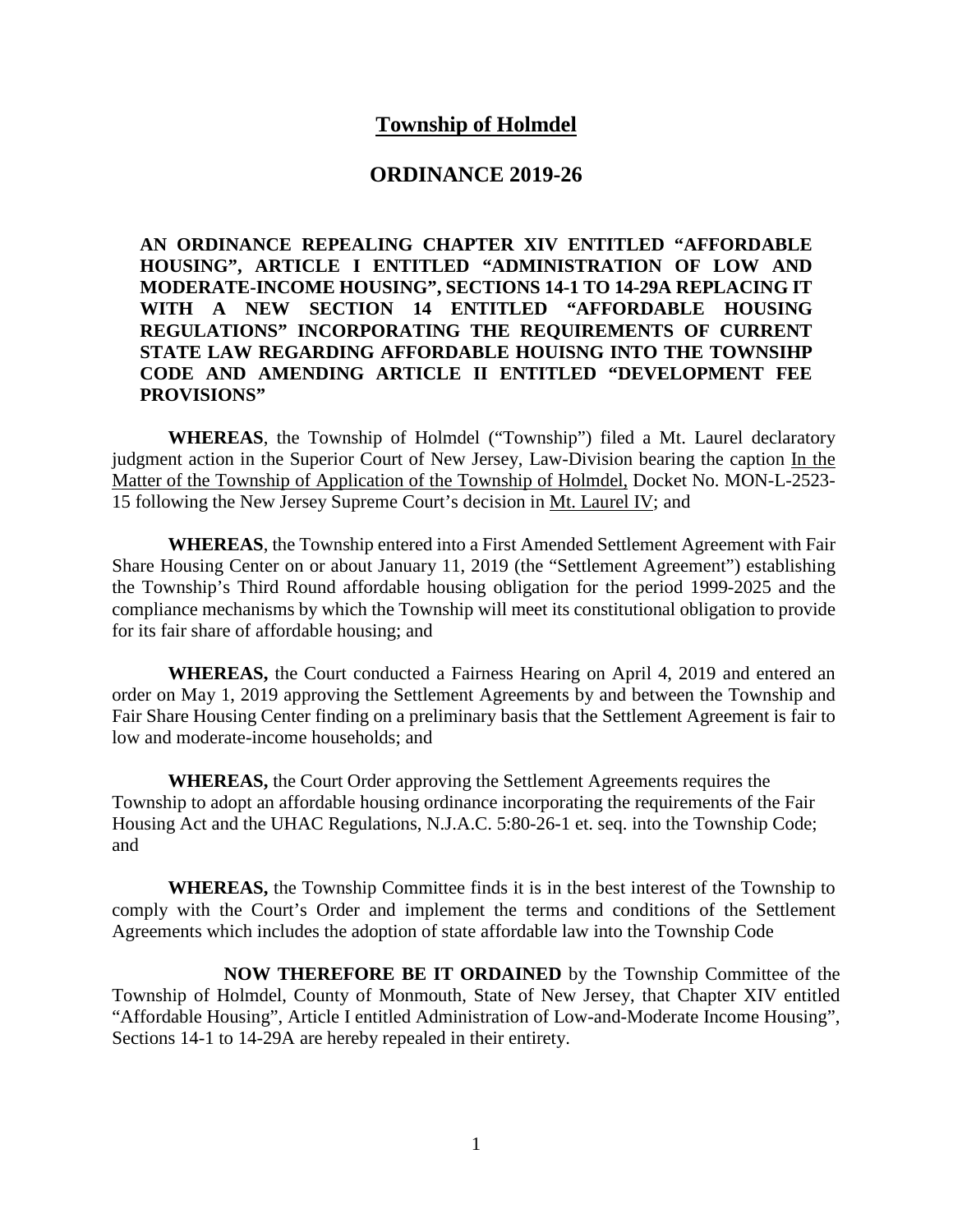**BE IT FUTHER ORDAINED** that Chapter XIV entitled "Affordable Housing", Article I entitled "Administration of Low-and-Moderate Income Housing", Section 14 is hereby created to read as follows:

# **Section 1.**

# **14-1 Affordable Housing Regulations**

## **A. Purpose.**

- 1. This Section is intended to assure that very-low, low-, and moderate-income units ("affordable units") are created with controls on affordability and that very-low, low-, and moderate-income households shall occupy these units. This Section shall apply except where inconsistent with applicable law.
- 2. The Township of Holmdel Planning Board has adopted a Housing Element and Fair Share Plan pursuant to the Municipal Land Use Law at N.J.S.A. 40:55D-1, et seq. (hereinafter "Fair Share Plan"). The Fair Share Plan was endorsed by the Township Committee. The Fair Share Plan describes how the Township of Holmdel shall address its fair share of verylow, low-, and moderate-income housing as documented in the Fair Share Plan itself, the First Amended Settlement Agreement entered into between the Township and Fair Share Housing Center ("FSHC") on January 11, 2019 (hereinafter "FSHC Settlement Agreement"), and the Superior Court Order approving same, which was entered by the Court on May 1, 2019 after a properly noticed Fairness Hearing was held on April 4, 2019.
- 3. The Township of Holmdel shall track the status of the implementation of the Fair Share Plan.

## **14-2. Monitoring and Reporting Requirements.**

The Township of Holmdel shall comply with the following monitoring and reporting requirements regarding the status of the implementation of its Superior Court-approved Housing Element and Fair Share Plan:

1. Beginning one year after the entry of the Township's Round 3 Judgment of Compliance and Repose, and on every anniversary of that date through 2025, the Township shall provide an annual report of its Affordable Housing Trust Fund activity to the New Jersey Department of Community Affairs, Council on Affordable Housing, or Local Government Services, or other entity designated by the State of New Jersey, with a copy provided to Fair Share Housing Center (FSHC) and posted on the municipal website, using forms developed for this purpose by the New Jersey Department of Community Affairs (NJDCA), Council on Affordable Housing (COAH), or Local Government Services (NJLGS). The report shall include an accounting of all Affordable Housing Trust Fund activity, including the source and amount of funds collected and the amount and purpose for which any funds have been expended.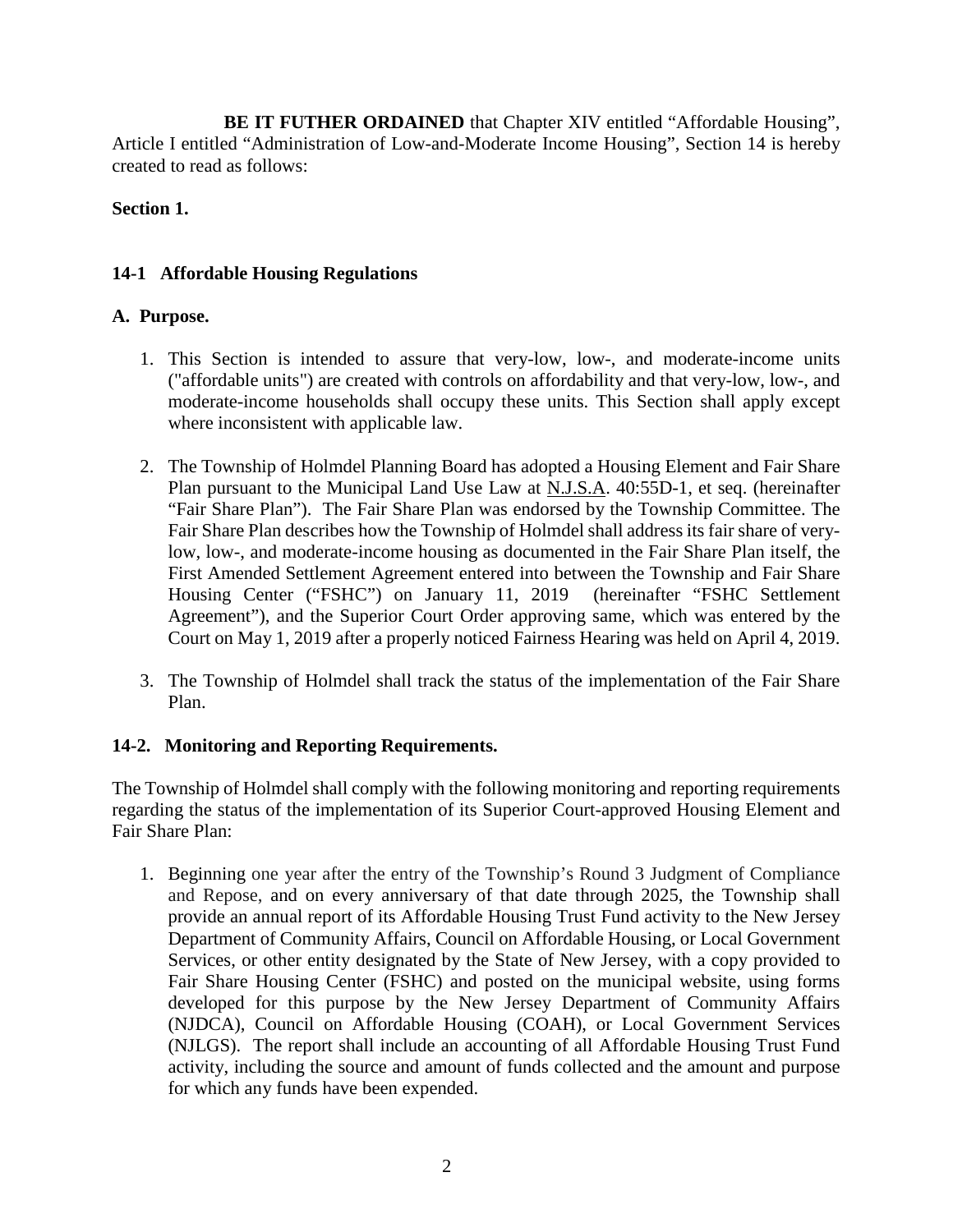- 2. Beginning one year after the entry of the Township's Round 3 Judgment of Compliance and Repose, and on every anniversary of that date through 2025, the Township agrees to provide an annual report of the status of all affordable housing activity within the municipality through posting on the municipal website with a copy of such posting provided to Fair Share Housing Center, using forms previously developed for this purpose by COAH, or any other forms endorsed by the Superior Court Appointed Special Master and FSHC.
- 3. The Fair Housing Act includes two provisions regarding action to be taken by the Township during its ten (10) year repose period. The Township will comply with those provisions as follows:
	- a. For the midpoint realistic opportunity review due on July 1, 2020, as required pursuant to N.J.S.A. 52:27D-313, the Township will post on its municipal website, with a copy provided to Fair Share Housing Center, a status report as to its implementation of its Plan and an analysis of whether any unbuilt sites or unfulfilled mechanisms continue to present a realistic opportunity and whether the mechanisms to meet unmet need should be revised or supplemented. Such posting shall invite any interested party to submit comments to the Township, with a copy to Fair Share Housing Center, regarding whether any sites no longer present a realistic opportunity and should be replaced and whether the mechanisms to meet unmet need should be revised or supplemented. Any interested party may by motion request a hearing before the Superior Court regarding these issues.
	- b. For the review of very-low-income housing requirements required by N.J.S.A. 52:27D-329.1, within thirty (30) days of the third anniversary of the entry of the Township's Judgement of Compliance and Repose, and every third year thereafter, the Township will post on its municipal website, with a copy provided to Fair Share Housing Center, a status report as to its satisfaction of its very-low-income requirements, including the family very-low-income requirements referenced herein. Such posting shall invite any interested party to submit comments to the Township and Fair Share Housing Center on the issue of whether the Township has complied with its very-low-income housing obligation under the terms of this settlement.
	- c. In addition to the foregoing postings, the Township may also elect to file copies of its reports with COAH or its successor agency at the State level.

## **14-3. Definitions.**

The following terms when used in this Section shall have the meanings given in this Section:

"Act" means the Fair Housing Act of 1985, P.L. 1985, c. 222 (N.J.S.A. 52:27D-301 et seq.) as has been subsequently amended.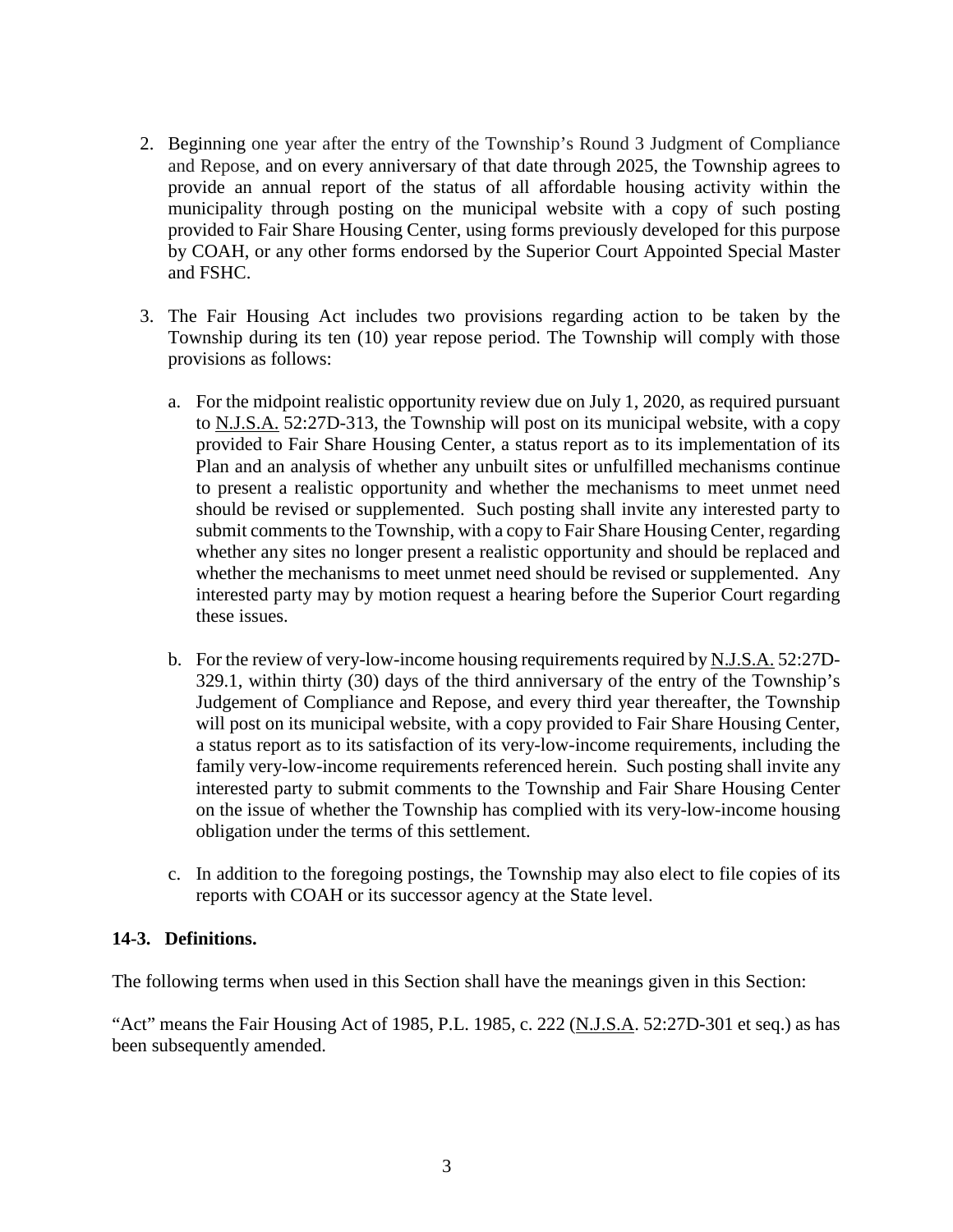"Accessory Apartment" shall mean a self-contained residential dwelling unit with a kitchen, sanitary facilities, sleeping quarters and a private entrance, which is created within an existing home, or through the conversion of an existing accessory structure on the same site, or by an addition to an existing home or accessory building, or by the construction of a new accessory structure on the same site.

"Adaptable" means constructed in compliance with the technical design standards of the Barrier Free Subcode, N.J.A.C. 5:23-7.

"Administrative agent" means the entity designated by the Township responsible for the administration of affordable units in accordance with this ordinance, applicable COAH regulations and the Uniform Housing Affordability Controls (UHAC)(N.J.A.C. 5:80-26.1 et seq.)

"Affirmative marketing" means a regional marketing strategy designed to attract buyers and/or renters of affordable units pursuant to N.J.A.C. 5:80-26.15.

"Affordability average" means the average percentage of median income at which restricted units in an affordable housing development are affordable to low- and moderate-income households.

"Affordable" means a sales price or rent within the means of a low- or moderate-income household as defined by COAH in its applicable regulations or an equivalent controlling New Jersey state agency; in the case of an ownership unit, that the sales price for the unit conforms to the standards set forth in N.J.A.C. 5:80-26.6, as may be amended and supplemented, and, in the case of a rental unit, that the rent for the unit conforms to the standards set forth in N.J.A.C. 5:80-26.12, as may be amended and supplemented.

"Affordable development" means a housing development all or a portion of which consists of restricted units.

"Affordable housing development" means a development included in the Township's Fair Share Plan, and includes, but is not limited to, an inclusionary development, a municipal construction project or a 100 percent affordable development.

"Affordable housing program(s)" means any mechanism in the Township's Fair Share Plan prepared or implemented to address the Township's fair share obligation.

"Affordable unit" means a housing unit proposed or created pursuant to the Act, credited pursuant to applicable COAH regulations, the FSHC Settlement Agreement, or an order of the Superior Court.

"Agency" means the New Jersey Housing and Mortgage Finance Agency established by P.L. 1983, c. 530 (N.J.S.A. 55:14K-1, et seq.).

"Age-restricted unit" means a housing unit designed to meet the needs of, and exclusively for, the residents of an age-restricted segment of the population such that: 1) all the residents of the development where the unit is situated are 62 years or older; or 2) at least 80 percent of the units are occupied by one person that is 55 years or older; or 3) the development has been designated by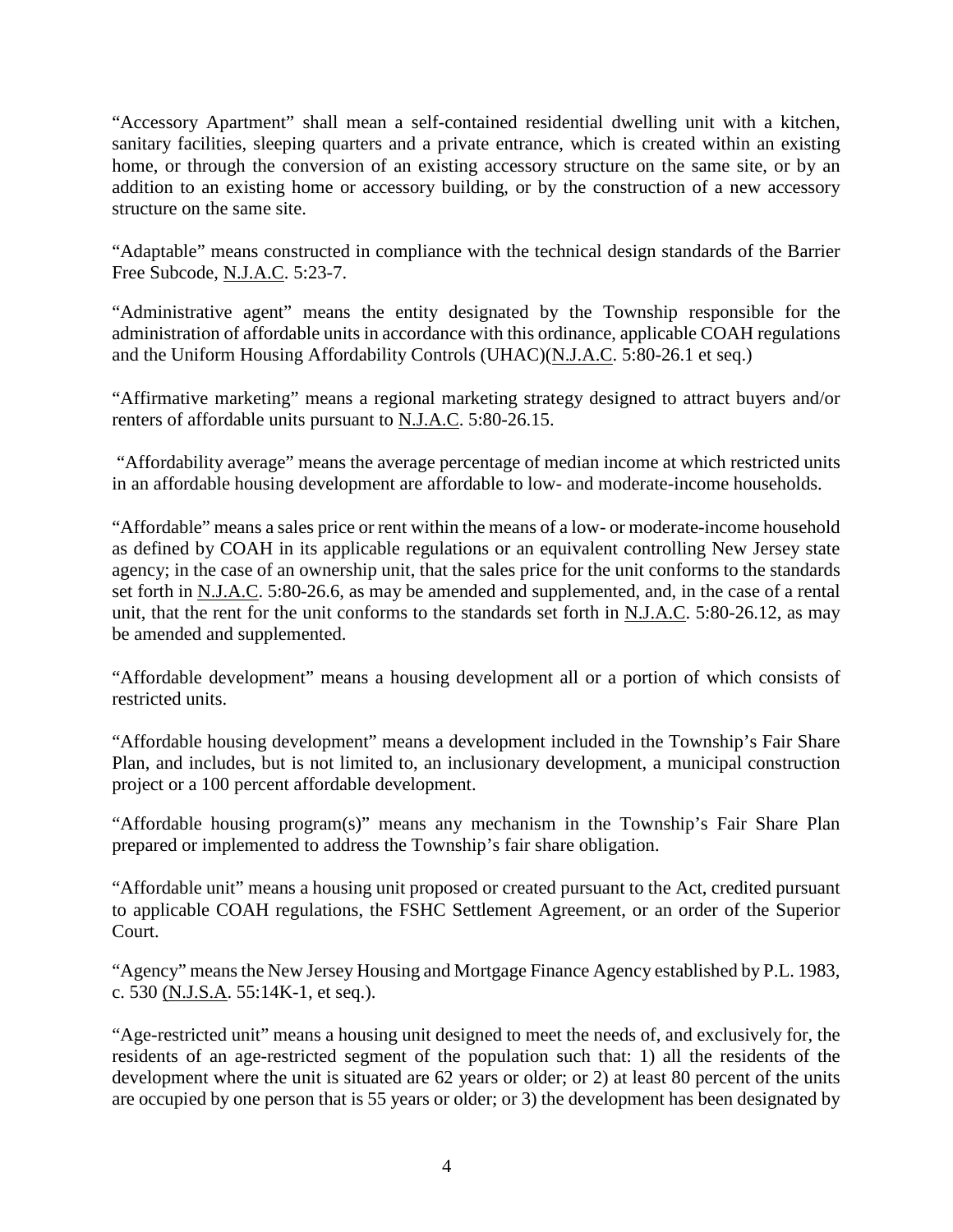the Secretary of the U.S. Department of Housing and Urban Development as "housing for older persons" as defined in Section 807(b)(2) of the Fair Housing Act, 42 U.S.C. § 3607.

"Alternative living arrangement" means a structure in which households live in distinct bedrooms, yet share kitchen and plumbing facilities, central heat and common areas. Alternative living arrangements include, but are not limited to: transitional facilities for the homeless; Class A, B, C, D, and E boarding homes as regulated by the State of New Jersey Department of Community Affairs; residential health care facilities as regulated by the New Jersey Department of Health; group homes for the developmentally disabled and mentally ill as licensed and/or regulated by the New Jersey Department of Human Services; and congregate living arrangements.

"Assisted living residence" means a facility licensed by the New Jersey Department of Health and Senior Services to provide apartment-style housing and congregate dining and to assure that assisted living services are available when needed for four or more adult persons unrelated to the proprietor and that offers units containing, at a minimum, one unfurnished room, a private bathroom, a kitchenette and a lockable door on the unit entrance.

"Certified household" means a household that has been certified by an Administrative Agent as a very-low-income household, low-income household or moderate-income household.

"COAH" means the New Jersey Council on Affordable Housing.

"The Department" means the Department of Community Affairs of the State of New Jersey, that was established under the New Jersey Fair Housing Act (N.J.S.A. 52:27D-301 et seq.).

"DCA" means the State of New Jersey Department of Community Affairs.

"Deficient housing unit" means a housing unit with health and safety code violations that require the repair or replacement of a major system. A major system includes weatherization, roofing, plumbing (including wells), heating, electricity, sanitary plumbing (including septic systems), lead paint abatement and/or load bearing structural systems.

"Developer" means any person, partnership, association, entity, company or corporation that is the legal or beneficial owner or owners of a lot or any land proposed to be included in a proposed development including the holder of an option to contract or purchase, or other person having an enforceable proprietary interest in such land.

"Development" means the division of a parcel of land into two or more parcels, the construction, reconstruction, conversion, structural alteration, relocation, or enlargement of any use or change in the use of any building or other structure, or of any mining, excavation or landfill, and any use or change in the use of any building or other structure, or land or extension of use of land, for which permission may be required pursuant to N.J.S.A. 40:55D-1 et seq.

"Inclusionary development" means a development containing both affordable units and market rate units. This term includes, but is not necessarily limited to: new construction, the conversion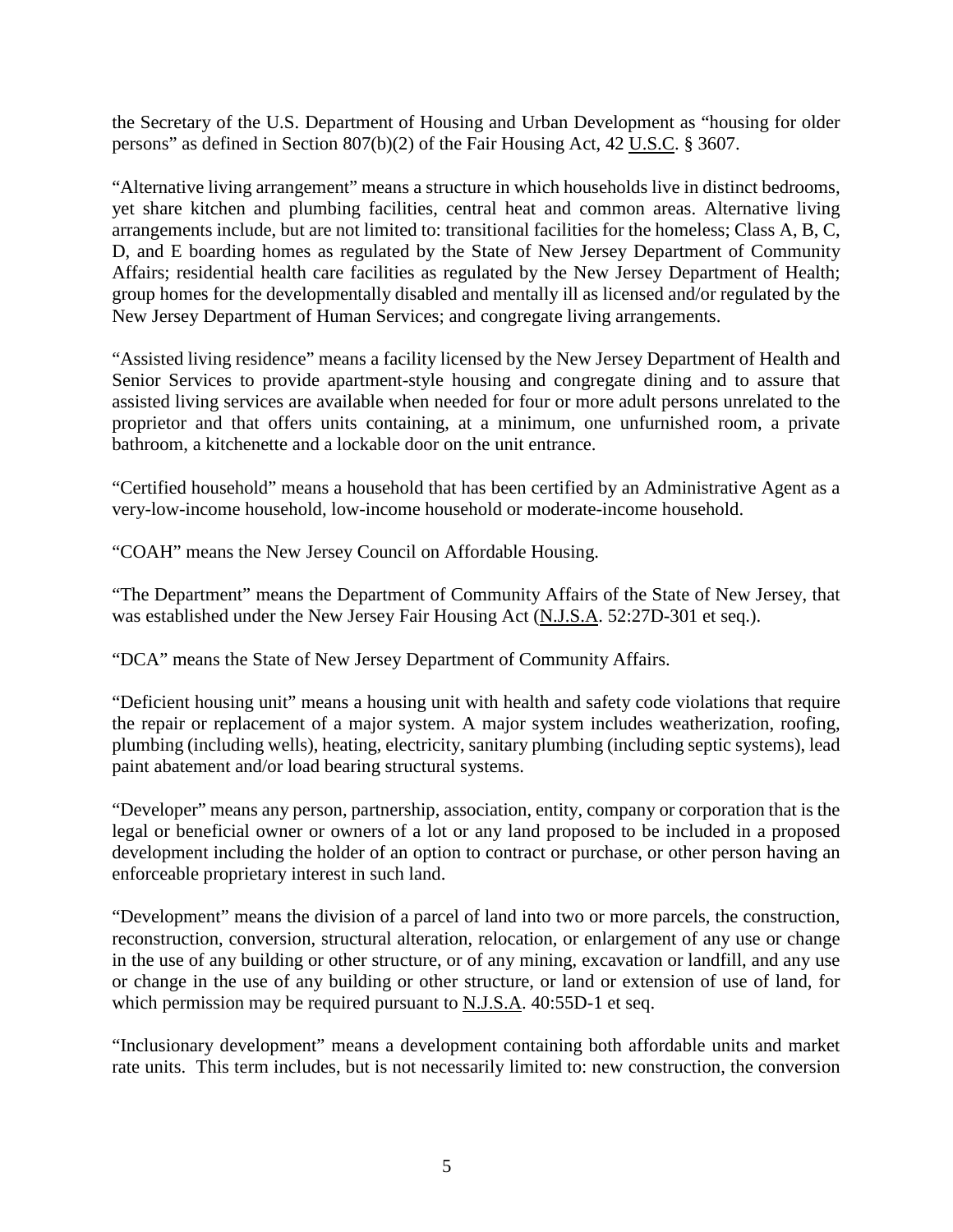of a non-residential structure to residential and the creation of new affordable units through the reconstruction of a vacant residential structure.

"Low-income household" means a household with a total gross annual household income equal to 50 percent or less of the median household income.

"Low-income unit" means a restricted unit that is affordable to a low-income household.

"Major system" means the primary structural, mechanical, plumbing, electrical, fire protection, or occupant service components of a building, which include but are not limited to, weatherization, roofing, plumbing (including wells), heating, electricity, sanitary plumbing (including septic systems), lead paint abatement or load bearing structural systems.

"Market-rate units" means housing not restricted to low- and moderate-income households that may sell or rent at any price.

"Median-income" means the median income by household size for the applicable county, as adopted annually by the Department.

"Moderate-income household" means a household with a total gross annual household income in excess of 50 percent but less than 80 percent of the median household income.

"Moderate-income unit" means a restricted unit that is affordable to a moderate-income household.

"Municipal Housing Liaison" means the employee charged by the governing body with the responsibility for oversight and administration of the affordable housing program for Holmdel.

"Non-exempt sale" means any sale or transfer of ownership other than the transfer of ownership between husband and wife; the transfer of ownership between former spouses ordered as a result of a judicial decree of divorce or judicial separation, but not including sales to third parties; the transfer of ownership between family members as a result of inheritance; the transfer of ownership through an executor's deed to a class A beneficiary and the transfer of ownership by court order.

"Random selection process" means a process by which currently income-eligible households are selected for placement in affordable housing units such that no preference is given to one applicant over another except for purposes of matching household income and size with an appropriately priced and sized affordable unit (e.g., by lottery).

"Regional asset limit" means the maximum housing value in each housing region affordable to a four-person household with an income at 80 percent of the regional median as defined by the Department's adopted Regional Income Limits published annually by COAH, a successor entity or established by the Court.

"Rehabilitation" means the repair, renovation, alteration or reconstruction of any building or structure, pursuant to the Rehabilitation Subcode, N.J.A.C. 5:23-6.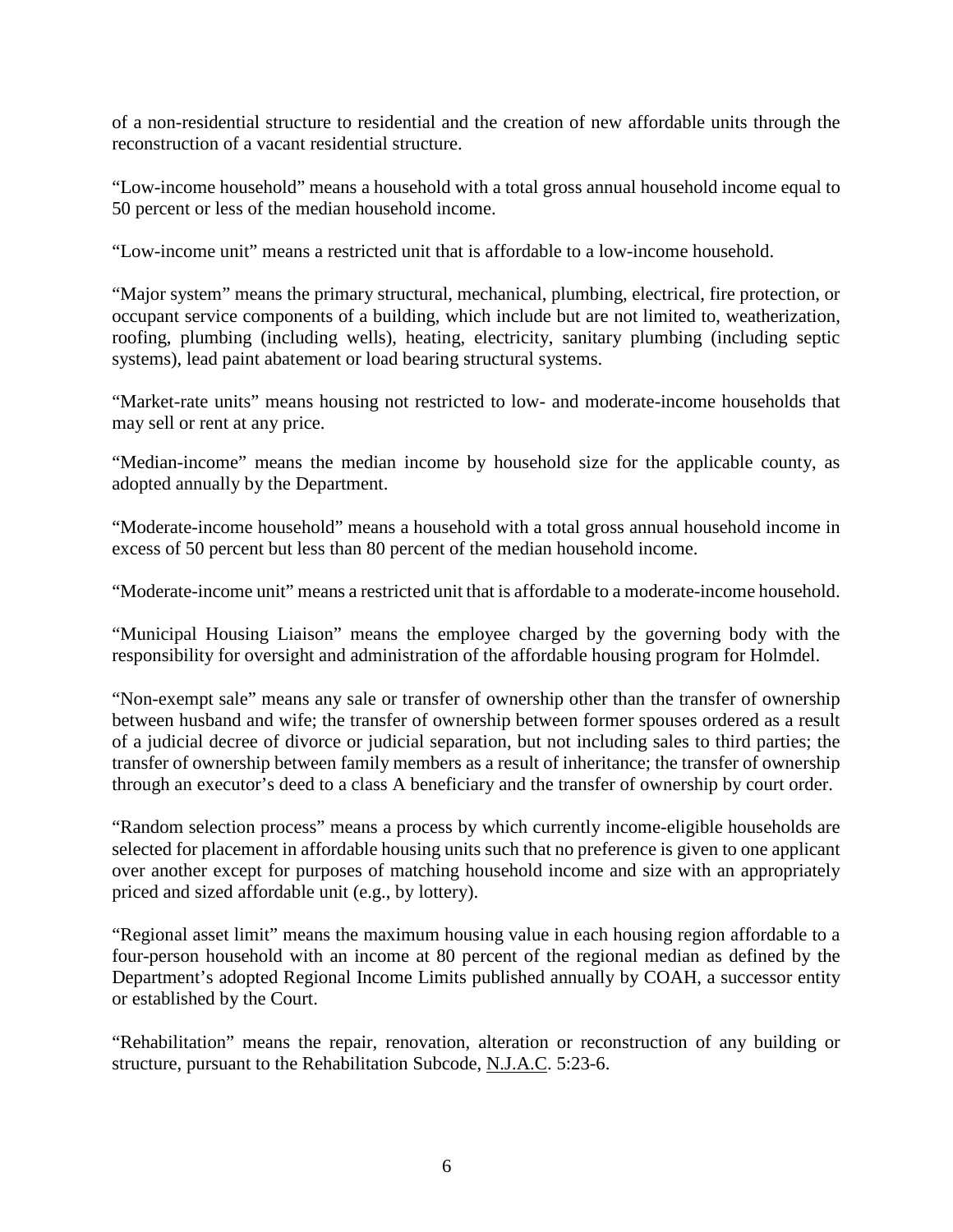"Rent" means the gross monthly cost of a rental unit to the tenant, including the rent paid to the landlord, as well as an allowance for tenant-paid utilities computed in accordance with allowances published by DCA for its Section 8 program. In assisted living residences, rent does not include charges for food and services.

"Restricted unit" means a dwelling unit, whether a rental unit or ownership unit, that is subject to the affordability controls of N.J.A.C. 5:80-26.1, as may be amended and supplemented, but does not include a market-rate unit financed under UHORP or MONI.

"UHAC" means the Uniform Housing Affordability Controls set forth in N.J.A.C. 5:80-26.1 et seq.

"Very-low-income household" means a household with a total gross annual household income equal to 30 percent or less of the median household income.

"Very-low-income unit" means a restricted unit that is affordable to a very low-income household.

"Weatherization" means building insulation (for attic, exterior walls and crawl space), siding to improve energy efficiency, replacement storm windows, replacement storm doors, replacement windows and replacement doors, and is considered a major system for rehabilitation.

# **14-4. Applicability.**

- 1. The provisions of this Section shall apply to all affordable housing developments and affordable housing units that currently exist and that are proposed to be created within the Township of Holmdel pursuant to the Township's most recently adopted Housing Element and Fair Share Plan.
- 2. This Section shall apply to all developments that contain low-and moderate-income housing units, including any currently unanticipated future developments that will provide low- and moderate-income housing units.

## **14-5. Rehabilitation Programs.**

- 1. The Township of Holmdel and FSHC have agreed that the Township's Round 3 (1999- 2025) indigenous need Rehabilitation Obligation is thirty-seven (37) units. The Township has a contract with Community Grants and Planning to administer all the affordable units within the Township, in addition the Township is participating in the Monmouth County Rehabilitation Program to rehabilitate units within the Township. Any such rehabilitation programs will update and renovate deficient housing units occupied by low- and moderateincome households such that, after rehabilitation, these units will comply with the New Jersey State Housing Code pursuant to N.J.A.C. 5:28.
	- a. All rehabilitated rental and owner-occupied units shall remain affordable to low and moderate-income households for a period of ten (10) years (the control period). For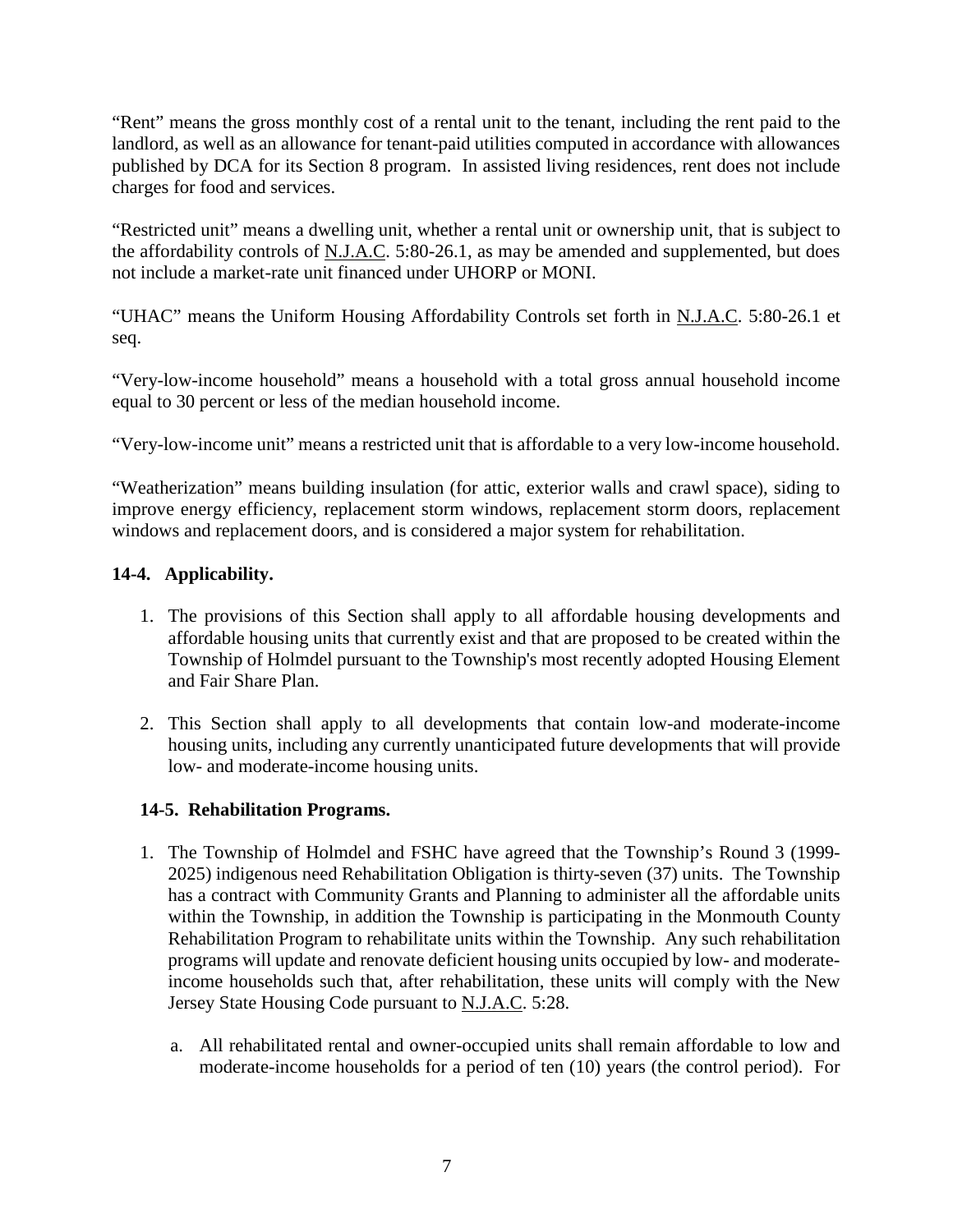owner-occupied units, the control period will be enforced with a lien and for renter occupied units the control period will be enforced with a deed restriction.

- b. The Township of Holmdel shall dedicate an average of at least ten thousand dollars (\$10,000) for each unit to be rehabilitated through this program, reflecting the minimum hard cost of rehabilitation for each unit.
- c. Units in the rehabilitation programs shall be exempt from N.J.A.C. 5:93-9 and UHAC requirements, but shall be administered in accordance with the following:
	- i. If a unit is vacant, upon initial rental subsequent to rehabilitation, or if a renteroccupied unit is re-rented prior to the end of controls on affordability, the deed restriction shall require the unit to be rented to a low- or moderate-income household at an affordable rent and affirmatively marketed pursuant to N.J.A.C. 5:93-9 and UHAC.
	- ii. If a unit is renter-occupied, upon completion of the rehabilitation, the maximum rate of rent shall be the lesser of the current rent or the maximum permitted rent pursuant to N.J.A.C. 5:93-9 and UHAC.
	- iii. Rents in rehabilitated units may increase annually based on the standards in N.J.A.C. 5:93-9 or the standards issued by a New Jersey administrative agency with proper authority to issue such standards.
	- iv. Applicant and/or tenant households shall be certified as income-eligible in accordance with N.J.A.C. 5:93-9 and UHAC, except that households in owner occupied units shall be exempt from the regional asset limit.

#### **14-6. Alternative Living Arrangements.**

- 1. The administration of an alternative living arrangement shall be in compliance with N.J.A.C. 5:93-5.8 and UHAC, with the following exceptions:
	- a. Affirmative marketing (N.J.A.C. 5:80-26.15), provided, however, that the units or bedrooms may be affirmatively marketed by the provider in accordance with an alternative plan approved by the Superior Court;
	- b. Affordability average and bedroom distribution (N.J.A.C. 5:80-26.3).
- 2. With the exception of units established with capital funding through a twenty (20) year operating contract with the Department of Human Services, Division of Developmental Disabilities, alternative living arrangements shall have at least thirty (30) year controls on affordability in accordance with UHAC, unless an alternative commitment is approved by the Superior Court.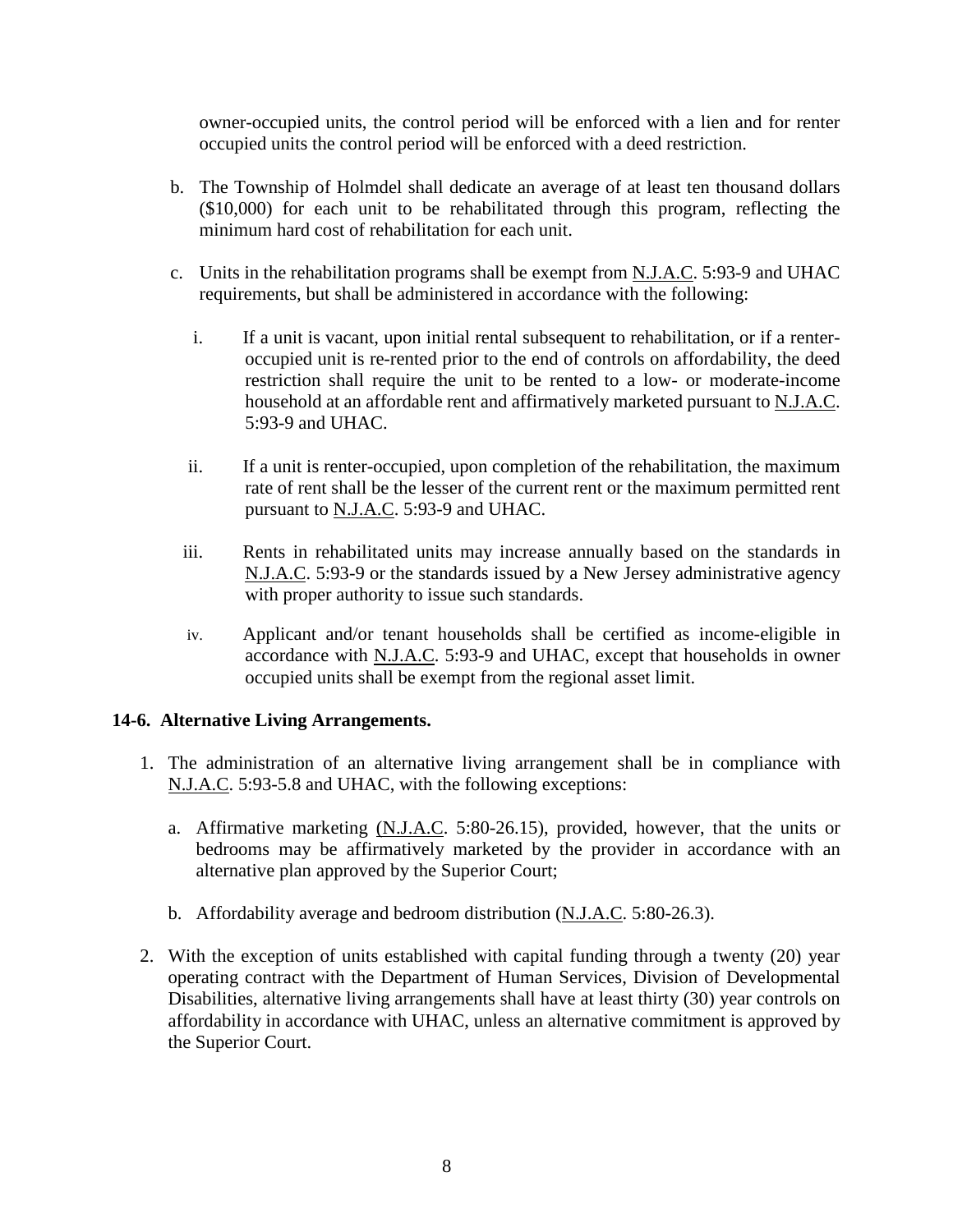3. The service provider for the alternative living arrangement shall act as the Administrative Agent for the purposes of administering the affirmative marketing and affordability requirements for the alternative living arrangement.

#### **14-7. Phasing Schedule for Inclusionary Developments.**

In inclusionary developments the following schedule shall be followed:

| Maximum Percentage of Market-Rate | Minimum Percentage of Low- and  |
|-----------------------------------|---------------------------------|
| <b>Units Completed</b>            | Moderate-Income Units Completed |
|                                   |                                 |
| 25                                | $\theta$                        |
| $25 + 1$                          | 10                              |
| 50                                | 50                              |
| 75                                | 75                              |
| 90                                | 100                             |
|                                   |                                 |

#### **14-8. New Construction.**

- 1. Low/Moderate Split and Bedroom Distribution of Affordable Housing Units:
	- a. The fair share obligation shall be divided equally between low and moderate-income units, except that where there is an odd number of affordable housing units, the extra unit shall be a low-income unit. At least thirteen percent (13%) of all restricted rental units shall be very-low-income units (affordable to a household earning thirty percent (30%) or less of regional median income by household size). The very-low-income units shall be counted as part of the required number of low-income units within the development. At least fifty percent (50%) of the very-low-income units must be available to families.
	- b. In each affordable development, at least fifty percent (50) of the restricted units within each bedroom distribution shall be very-low or low-income units.
	- c. Affordable developments that are not age-restricted shall be structured in conjunction with realistic market demands such that:
		- i. The combined number of efficiency and one (1) bedroom units shall be no greater than twenty percent (20%) of the total low and moderate-income units;
		- ii. At least thirty percent (30%) of all low and moderate-income units shall be two (2) bedroom units;
		- iii. At least twenty percent (20%) of all low and moderate-income units shall be three (3) bedroom units; and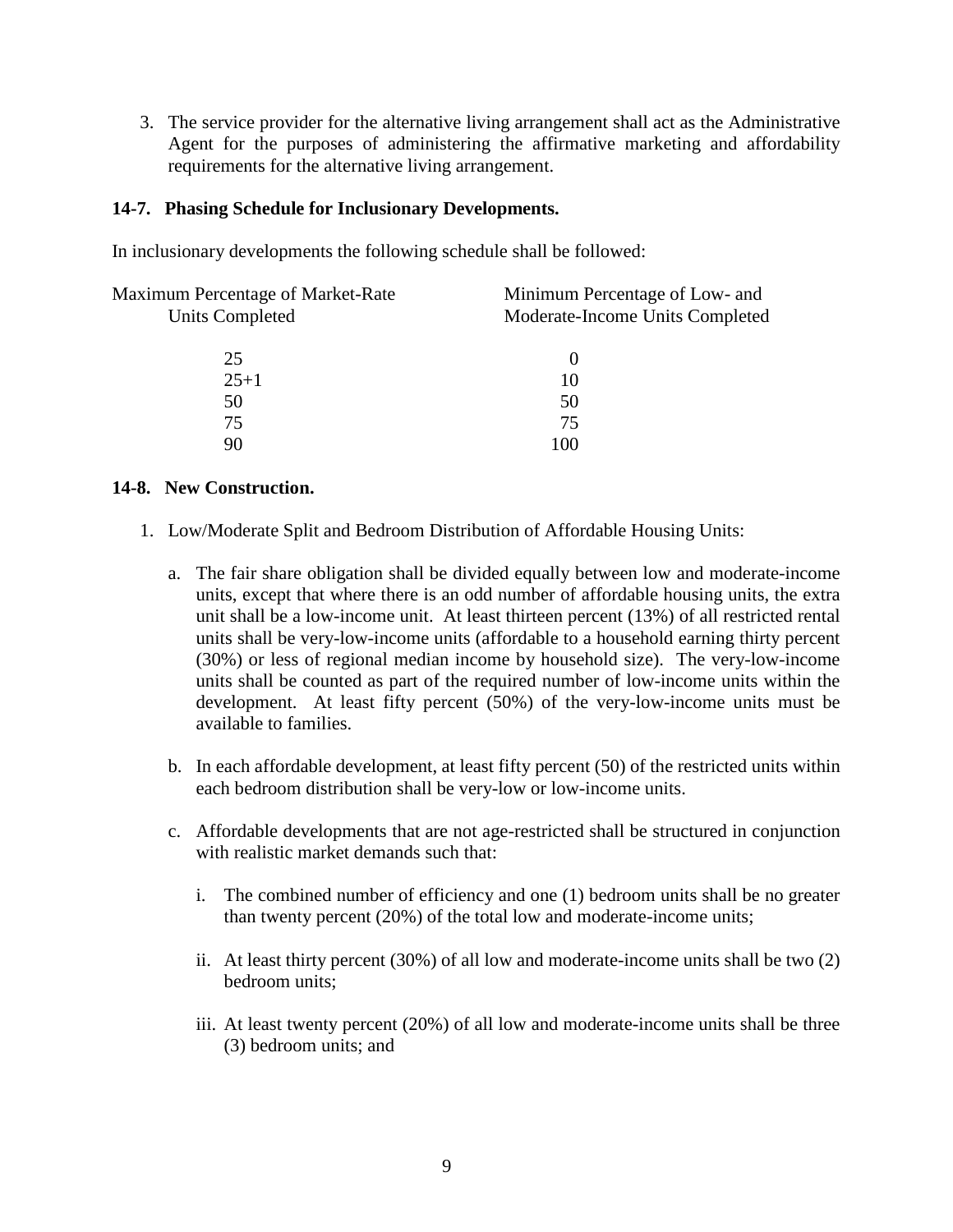- iv. The remaining units may be allocated among two (2) and three (3) bedroom units at the discretion of the developer and the Township.
- d. Affordable developments that are age-restricted shall be structured such that the number of bedrooms shall equal the number of age-restricted low and moderate-income units within the inclusionary development. This standard may be met by having all one (1) bedroom units or by having a two (2) bedroom unit for each efficiency unit.
- 2. Accessibility Requirements:
	- a. The first floor of all restricted townhouse dwelling units and all restricted units in all other multistory buildings shall be subject to the technical design standards of the Barrier Free Sub Code, N.J.A.C. 5:23-7.
	- b. All restricted townhouse dwelling units and all restricted units in other multistory buildings in which a restricted dwelling unit is attached to at least one (1) other dwelling unit shall have the following features:
		- i. An adaptable toilet and bathing facility on the first floor; and
		- ii. An adaptable kitchen on the first floor; and
		- iii. An interior accessible route of travel on the first floor; and
		- iv. An adaptable room that can be used as a bedroom, with a door or the casing for the installation of a door, on the first floor; and
		- v. If all of the foregoing requirements in paragraphs b.i. through b.iv. above cannot be satisfied, then an interior accessible route of travel must be provided between stories within an individual unit, but if all of the terms of paragraphs b.i. through b.iv. above have been satisfied, then an interior accessible route of travel shall not be required between stories within an individual unit; and
		- vi. An accessible entranceway as set forth at P.L. 2005, c. 350 (N.J.S.A. 52:27D-311a, et seq.) and the Barrier Free SubCode, N.J.A.C. 5:23-7, or evidence that Holmdel has collected funds from the developer sufficient to make ten percent (10%) of the adaptable entrances in the development accessible:
			- (1) Where a unit has been constructed with an adaptable entrance, upon the request of a disabled person who is purchasing or will reside in the dwelling unit, an accessible entrance shall be installed.
			- (2) To this end, the builder of restricted units shall deposit funds into the Township of Holmdel's Affordable Housing Trust Fund sufficient to install accessible entrances in ten percent (10%) of the affordable units that have been constructed with adaptable entrances.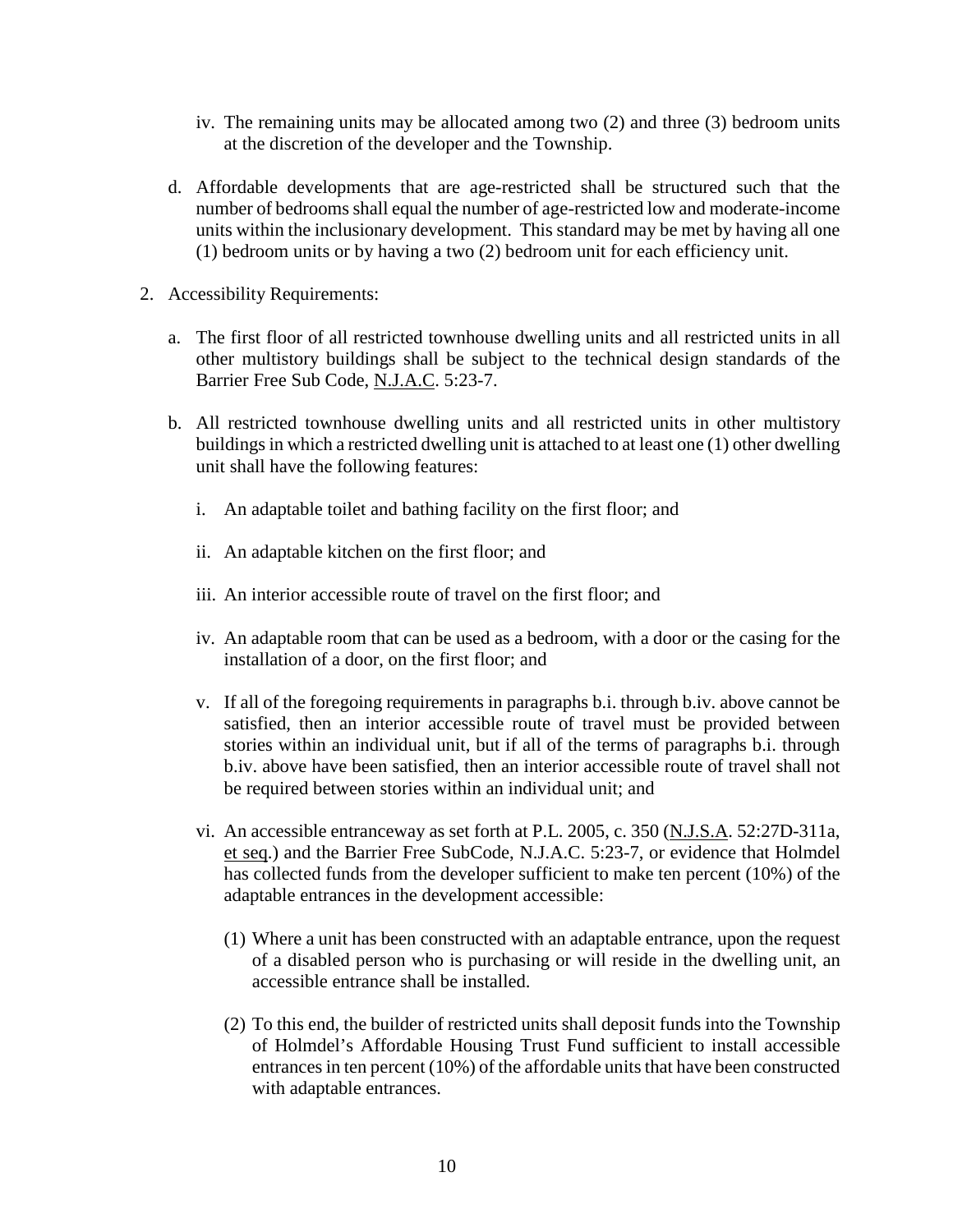- (3) The funds deposited under Paragraph vi. above shall be used by the Township of Holmdel for the sole purpose of making the adaptable entrance of an affordable unit accessible when requested to do so by a person with a disability who occupies or intends to occupy the unit and requires an accessible entrance.
- (4) The developer of the restricted units shall submit a design plan and cost estimate to the Construction Official of the Township of Holmdel for the conversion of adaptable to accessible entrances.
- (5) Once the Construction Official has determined that the design plan to convert the unit entrances from adaptable to accessible meet the requirements of the Barrier Free SubCode, N.J.A.C. 5:23-7, and that the cost estimate of such conversion is reasonable, payment shall be made to the Township's Affordable Housing Trust Fund in care of the Township Chief Financial Officer who shall ensure that the funds are deposited into the Affordable Housing Trust Fund and appropriately earmarked.
- vii. Full compliance with the foregoing provisions shall not be required where an entity can demonstrate that it is "site impracticable" to meet the requirements. Determinations of site impracticability shall be in compliance with the Barrier Free SubCode, N.J.A.C. 5:23-7.
- 3. Design:
	- a. In inclusionary developments, very-low, low and moderate-income units shall be integrated with the market units to the extent possible.
	- b. In inclusionary developments, very-low, low and moderate-income units shall have access to all of the same common elements and facilities as the market units.
- 4. Maximum Rents and Sales Prices:
	- a. In establishing rents and sales prices of affordable housing units, the Administrative Agent shall follow the procedures set forth in UHAC, utilizing the most recently published regional weighted average of the uncapped Section 8 income limits published by HUD.
	- b. The maximum rent for restricted rental units within each affordable development shall be affordable to households earning no more than sixty percent (60%) of median income, and the average rent for restricted rental units shall be affordable to households earning no more than fifty-two percent (52%) of median income.
	- c. The developers and/or municipal sponsors of restricted rental units shall establish at least one (1) rent for each bedroom type for both low-income and moderate-income units, provided that at least thirteen percent (13%) of all low and moderate-income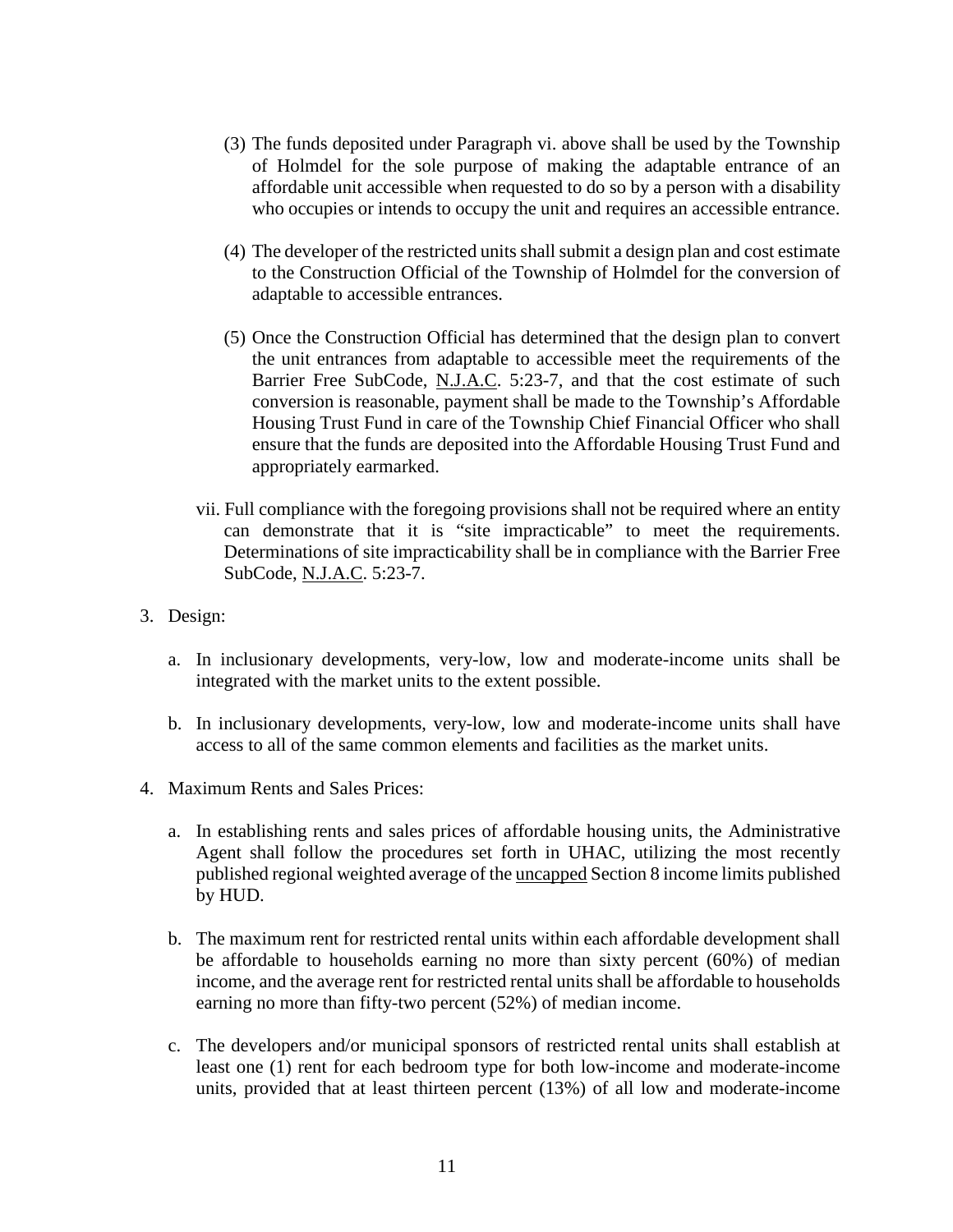rental units shall be affordable to very-low-income households, which very-lowincome units shall be part of the low-income requirement.

- d. The maximum sales price of restricted ownership units within each affordable development shall be affordable to households earning no more than seventy percent (70%) of median income, and each affordable development must achieve an affordability average of fifty-five percent (55%) for restricted ownership units; in achieving this affordability average, moderate-income ownership units must be available for at least three (3) different sales prices for each bedroom type, and lowincome ownership units must be available for at least two (2) different sales prices for each bedroom type.
- e. In determining the initial sales prices and rent levels for compliance with the affordability average requirements for restricted units other than assisted living facilities and age-restricted developments, the following standards shall be used:
	- i. A studio shall be affordable to a one (1) person household;
	- ii. A one (1) bedroom unit shall be affordable to a one and one-half (1.5) person household;
	- iii. A two (2) bedroom unit shall be affordable to a three (3) person household;
	- iv. A three (3) bedroom unit shall be affordable to a four and one-half (4.5) person household; and
	- v. A four (4) bedroom unit shall be affordable to a six (6) person household.
- d. In determining the initial sales prices and rents for compliance with the affordability average requirements for restricted units in assisted living facilities and age-restricted developments, the following standards shall be used:
	- i. A studio shall be affordable to a one (1) person household;
	- ii. A one (1) bedroom unit shall be affordable to a one and one-half (1.5) person household; and
	- iii. A two (2) bedroom unit shall be affordable to a two (2) person household or to two (2) one (1) person households.
- e. The initial purchase price for all restricted ownership units shall be calculated so that the monthly carrying cost of the unit, including principal and interest (based on a mortgage loan equal to ninety-five percent (95%) of the purchase price and the Federal Reserve H.15 rate of interest), taxes, homeowner and private mortgage insurance and condominium or homeowner association fees do not exceed twenty-eight percent (28%) of the eligible monthly income of the appropriate size household as determined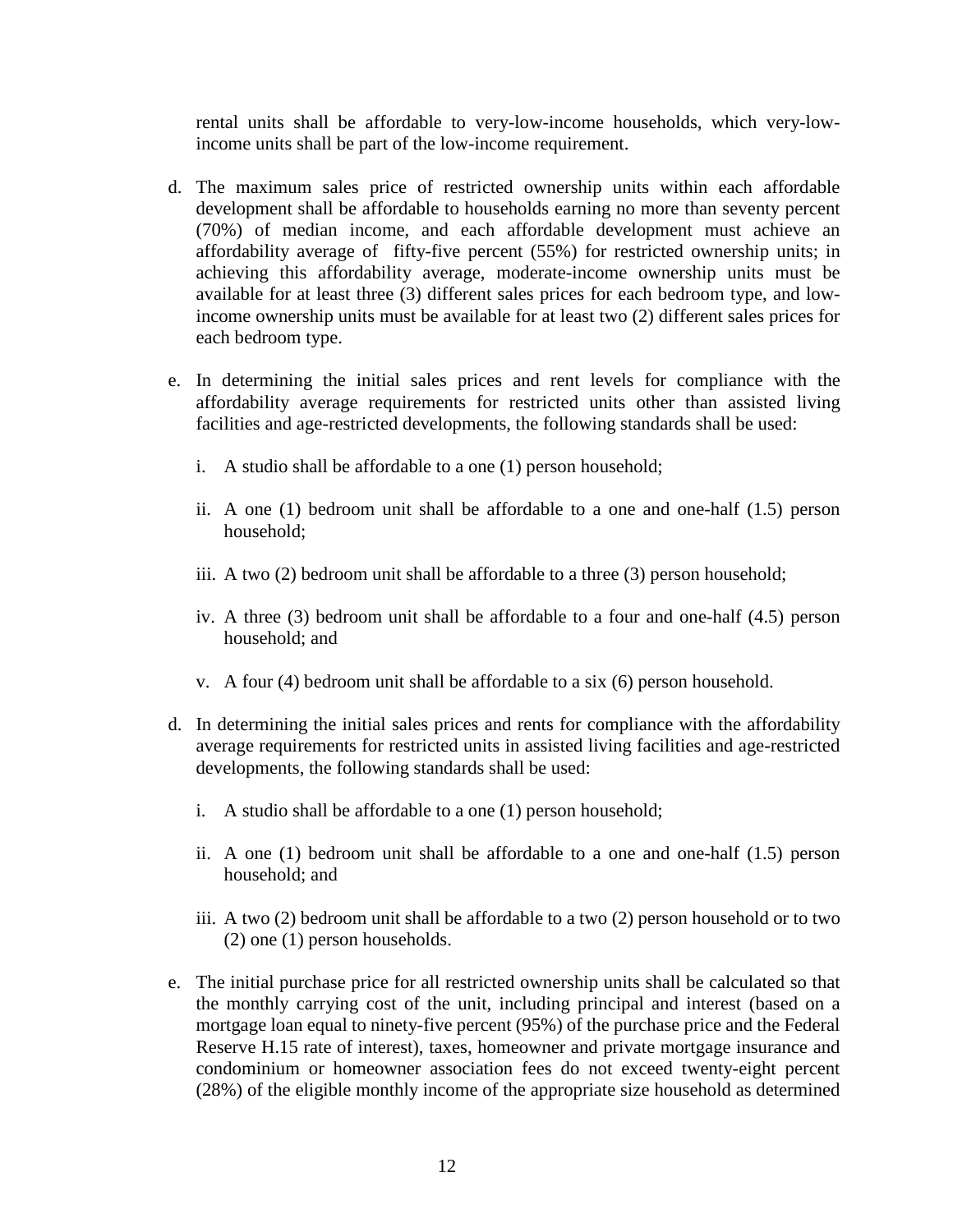under N.J.A.C. 5:80-26.4, as may be amended and supplemented; provided, however, that the price shall be subject to the affordability average requirement of  $N_J.A.C. 5:80-$ 26.3, as may be amended and supplemented.

- f. The initial rent for a restricted rental unit shall be calculated so as not to exceed thirty percent (30%) of the eligible monthly income of the appropriate size household, including an allowance for tenant paid utilities, as determined under N.J.A.C. 5:80- 26.4, as may be amended and supplemented; provided, however, that the rent shall be subject to the affordability average requirement of N.J.A.C. 5:80-26.3, as may be amended and supplemented.
- g. Income limits for all units that are part of the Township's Housing Element and Fair Share Plan, and for which income limits are not already established through a federal program exempted from the Uniform Housing Affordability Controls pursuant to N.J.A.C. 5:80-26.1, shall be updated by the Township annually within thirty (30) days of the publication of determinations of median income by HUD as follows:
	- i. The income limit for a moderate-income unit for a household of four shall be eighty percent (80%) of the HUD determination of the median income for COAH Region 4 for a family of four. The income limit for a low-income unit for a household of four shall be fifty percent (50%) of the HUD determination of the median income for COAH Region 4 for a family of four. The income limit for a very low income unit for a household of four shall be thirty percent (30%) of the HUD determination of the median income for COAH Region 4 for a family of four. These income limits shall be adjusted by household size based on multipliers used by HUD to adjust median income by household size. In no event shall the income limits be less than the previous year.
	- ii. The income limits are based on carrying out the process in Paragraph i. based on HUD determination of median income for the current Fiscal Year, and shall be utilized by the Township until new income limits are available.
- h. In establishing sale prices and rents of affordable housing units, the administrative agent shall follow the procedures set forth in UHAC, utilizing the regional income limits established by the Council:
	- i. The price of owner-occupied very-low, low and moderate-income units may increase annually based on the percentage increase in the regional median income limit for each housing region determined pursuant to Paragraph g. In no event shall the maximum resale price established by the administrative agent be lower than the last recorded purchase price.
	- ii. The rents of very-low-, low and moderate-income units may be increased annually based on the permitted percentage increase in the Housing Consumer Price Index for the Central New Jersey Area, upon its publication for the prior calendar year. This increase shall not exceed nine percent (9%) in any one (1) year. Rents for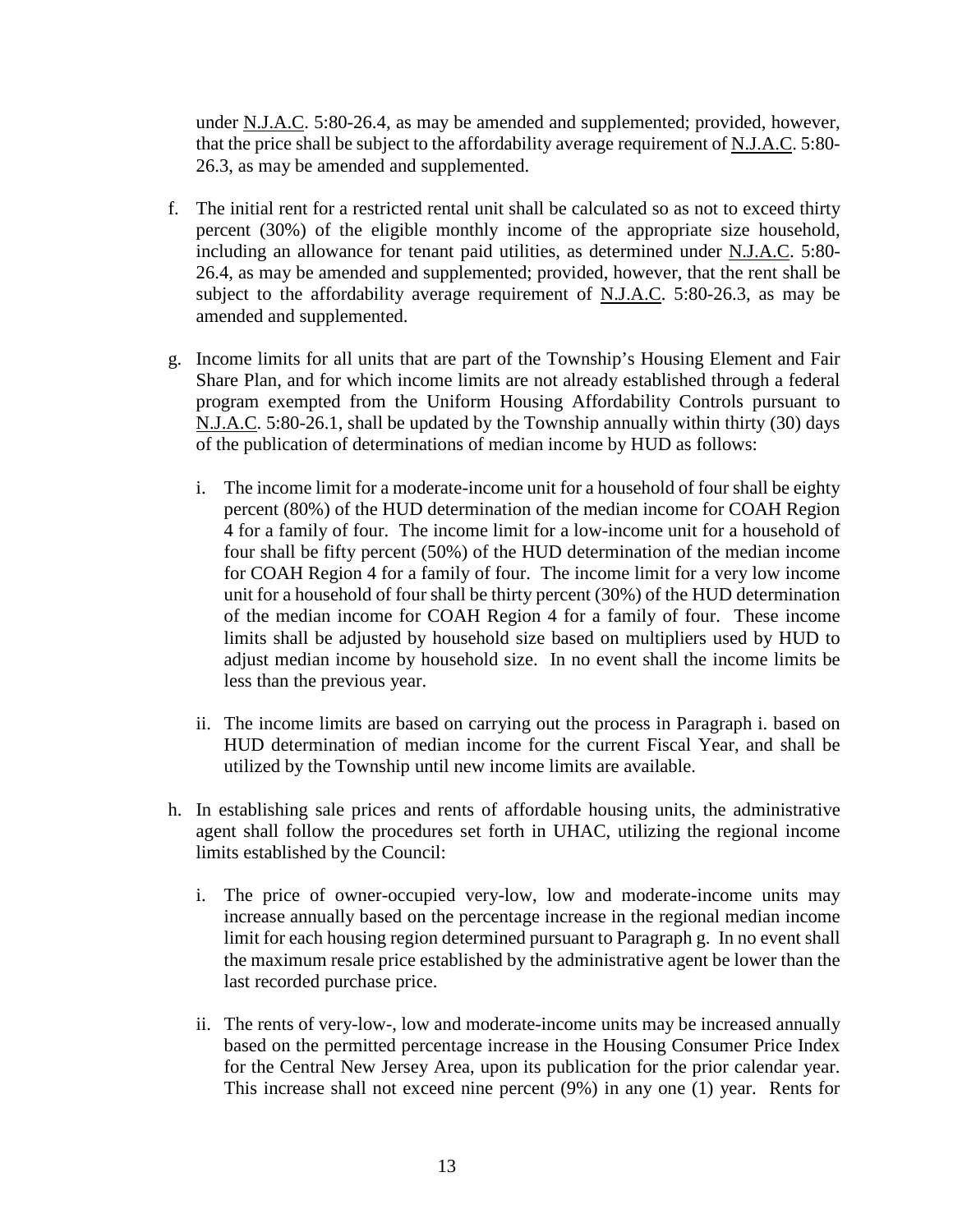units constructed pursuant to low income housing tax credit regulations shall be indexed pursuant to the regulations governing low- income housing tax credits.

### **14-9. Utilities.**

- 1. Affordable units shall utilize the same type of heating source as market units within an inclusionary development.
- 2. Tenant-paid utilities included in the utility allowance shall be set forth in the lease and shall be consistent with the utility allowance approved by the NJDCA for its Section 8 program.

### **14-10. Occupancy Standards.**

In referring certified households to specific restricted units, the Administrative Agent shall, to the extent feasible and without causing an undue delay in the occupancy of a unit, strive to:

- 1. Provide an occupant for each bedroom;
- 2. Provide children of different sexes with separate bedrooms;
- 3. Provide separate bedrooms for parents and children; and
- 4. Prevent more than two (2) persons from occupying a single bedroom.

#### **14-11. Control Periods for Restricted Ownership Units and Enforcement Mechanisms.**

- 1. Control periods for restricted ownership units shall be in accordance with N.J.A.C. 5:80- 26.5, as may be amended and supplemented, and each restricted ownership unit shall remain subject to the requirements of this Section for a period of at least thirty (30) years, until Holmdel Township takes action to release the unit from such requirements; prior to such action, a restricted ownership unit must remain subject to the requirements of N.J.A.C. 5:80-26.1, as may be amended and supplemented.
- 2. The affordability control period for a restricted ownership unit shall commence on the date the initial certified household takes title to the unit.
- 3. Prior to the issuance of the initial certificate of occupancy for a restricted ownership unit and upon each successive sale during the period of restricted ownership, the Township's Administrative Agent, or an Administrative Agent appointed by a particular developer, shall determine the restricted price for the unit and shall also determine the non-restricted, fair market value of the unit based on either an appraisal or the unit's equalized assessed value without the restrictions in place.
- 4. At the time of the initial sale of the unit, the initial purchaser shall execute and deliver to the Township's Administrative Agent, or an Administrative Agent appointed by a particular developer, a recapture note obligating the purchaser (as well as the purchaser's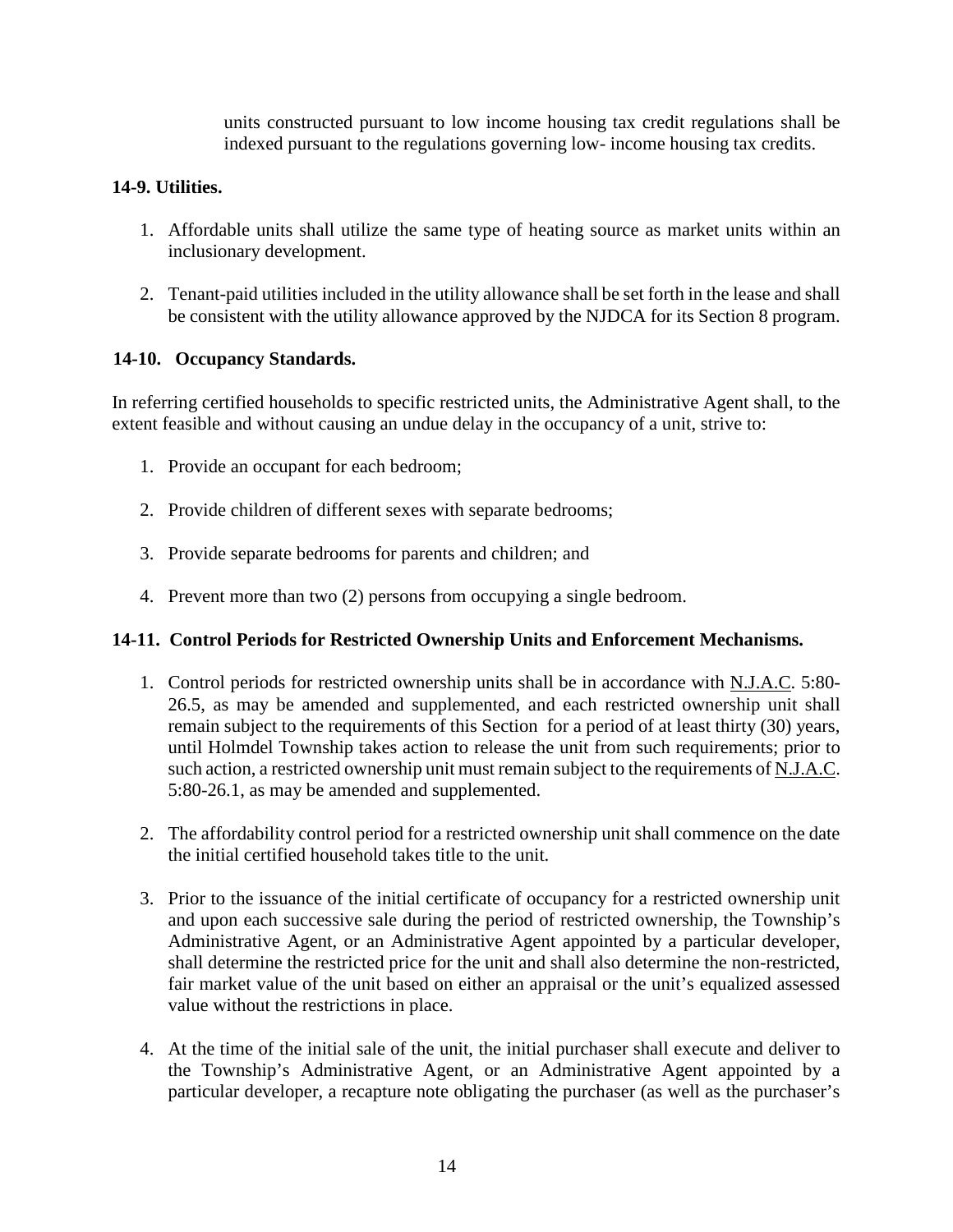heirs, successors and assigns) to repay, upon the first non-exempt sale after the unit's release from the restrictions set forth in this Section, an amount equal to the difference between the unit's non-restricted fair market value and its restricted price, and the recapture note shall be secured by a recapture lien evidenced by a duly recorded mortgage on the unit.

- 5. The affordability controls set forth in this Section shall remain in effect despite the entry and enforcement of any judgment of foreclosure with respect to restricted ownership units.
- 6. A restricted ownership unit shall be required to obtain a Continuing Certificate of Occupancy or a certified statement from the Construction Official stating that the unit meets all Code standards upon the first transfer of title following the removal of the restrictions provided under N.J.A.C. 5:80-26.5(a), as may be amended and supplemented.

## **14-12. Price Restrictions for Restricted Ownership Units, Homeowner Association Fees and Resale Prices.**

Price restrictions for restricted ownership units shall be in accordance with N.J.A.C. 5:80-26.1, as may be amended and supplemented, including:

- 1. The initial purchase price for a restricted ownership unit shall be approved by the Township's Administrative Agent, or an Administrative Agent appointed by a particular developer.
- 2. The Township's Administrative Agent, or an Administrative Agent appointed by a particular developer, shall approve all resale prices, in writing and in advance of the resale, to assure compliance with the foregoing standards.
- 3. The master deeds of inclusionary developments shall provide no distinction between the condominium or homeowner association fees and special assessments paid by low and moderate-income purchasers and those paid by market purchasers, unless the master deed for the inclusionary project was executed prior to the enactment of UHAC.
- 4. The owners of restricted ownership units may apply to the Township's Administrative Agent, or an Administrative Agent appointed by a particular developer, to increase the maximum sales price for the unit on the basis of anticipated capital improvements. Eligible capital improvements shall be those that render the unit suitable for a larger household or the addition of a bathroom.

## **14-13. Buyer Income Eligibility.**

1. Buyer income eligibility for restricted ownership units shall be in accordance with N.J.A.C. 5:80-26.1, as may be amended and supplemented, such that low-income ownership units shall be reserved for households with a gross household income less than or equal to fifty percent (50%) of median income and moderate-income ownership units shall be reserved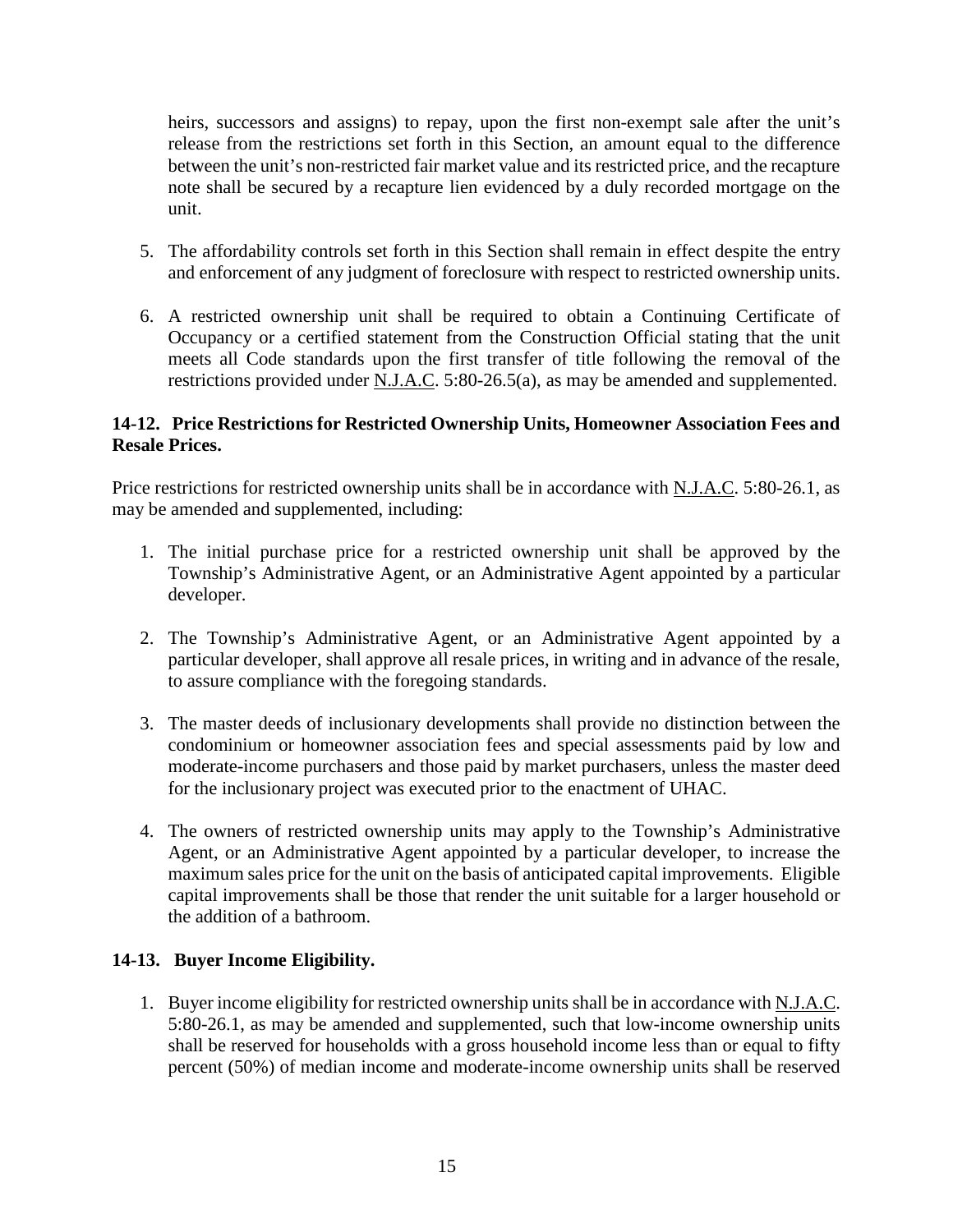for households with a gross household income less than eighty percent (80%) of median income.

2. The Administrative Agent shall certify a household as eligible for a restricted ownership unit when the household is a low-income household or a moderate-income household, as applicable to the unit, and the estimated monthly housing cost for the particular unit (including principal, interest, taxes, homeowner and private mortgage insurance and condominium or homeowner association fees, as applicable) does not exceed thirty-three percent (33%) of the household's eligible monthly income.

## **14-14. Limitations on Indebtedness Secured by Ownership Unit; Subordination.**

- 1. Prior to incurring any indebtedness to be secured by a restricted ownership unit, the owner shall apply to the Township's Administrative Agent, or an Administrative Agent appointed by a particular developer, for a determination in writing that the proposed indebtedness complies with the provisions of this Section, and the Township's Administrative Agent, or an Administrative Agent appointed by a particular developer, shall issue such determination prior to the owner incurring such indebtedness.
- 2. With the exception of First Purchase Money Mortgages, neither an owner nor a lender shall at any time cause or permit the total indebtedness secured by a restricted ownership unit to exceed ninety-five percent (95%) of the maximum allowable resale price of the unit, as such price is determined by the Township's Administrative Agent, or an Administrative Agent appointed by a particular developer, in accordance with N.J.A.C. 5:80-26.6(b).

# **14-15. Capital Improvements To Ownership Units.**

- 1. The owners of restricted ownership units may apply to the Township's Administrative Agent, or an Administrative Agent appointed by a particular developer, to increase the maximum sales price for the unit on the basis of capital improvements made since the purchase of the unit. Eligible capital improvements shall be those that render the unit suitable for a larger household or that add an additional bathroom. In no event shall the maximum sales price of an improved housing unit exceed the limits of affordability for the larger household.
- 2. Upon the resale of a restricted ownership unit, all items of property that are permanently affixed to the unit or were included when the unit was initially restricted (for example, refrigerator, range, washer, dryer, dishwasher, wall-to-wall carpeting) shall be included in the maximum allowable resale price. Other items may be sold to the purchaser at a reasonable price that has been approved by the Township's Administrative Agent, or an Administrative Agent appointed by a particular developer, at the time of the signing of the agreement to purchase. The purchase of central air conditioning installed subsequent to the initial sale of the unit and not included in the base price may be made a condition of the unit resale provided the price, which shall be subject to ten (10) year, straight-line depreciation, has been approved by the Township's Administrative Agent, or an Administrative Agent appointed by a particular developer. Unless otherwise approved by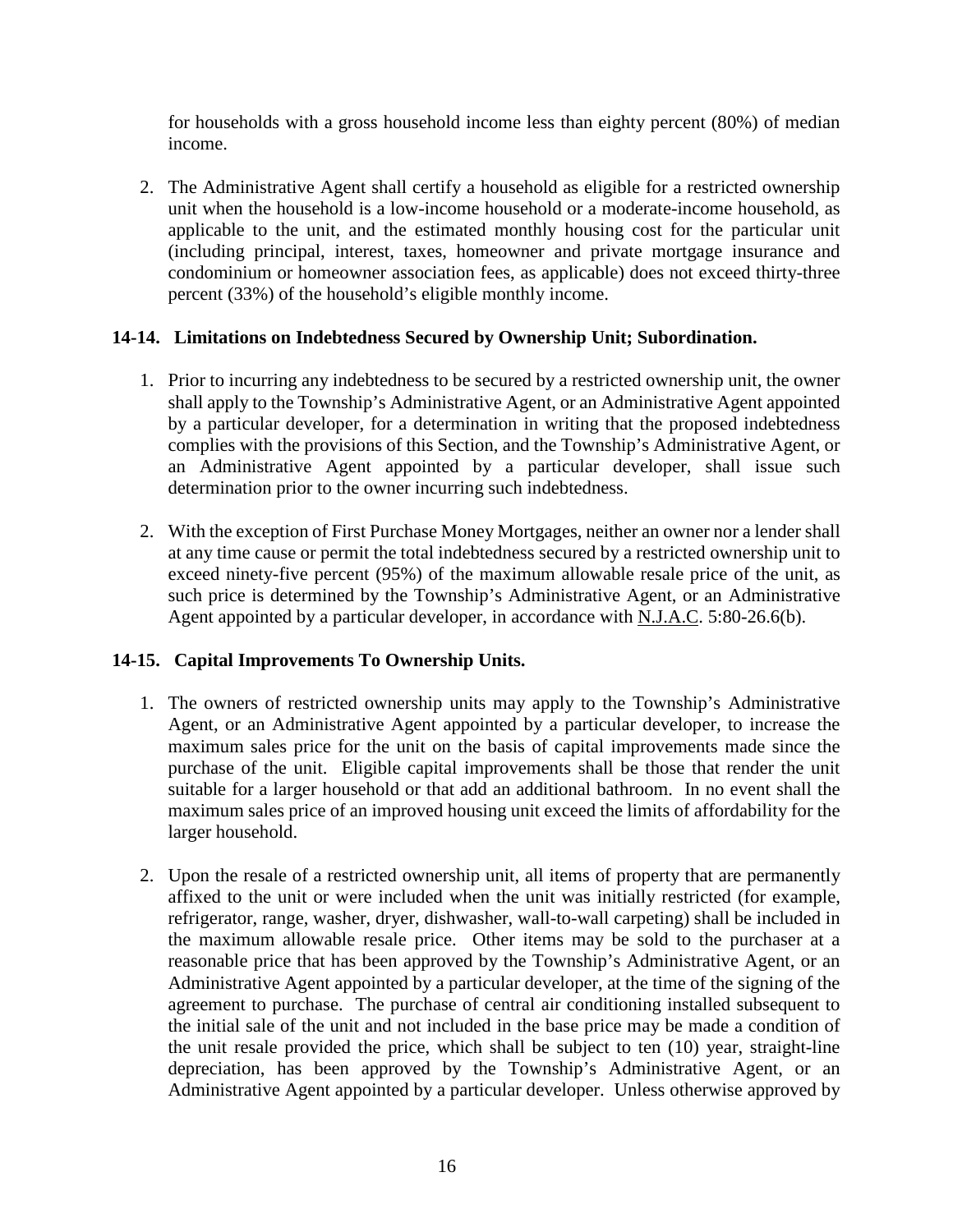the Township's Administrative Agent, or an Administrative Agent appointed by a particular developer, the purchase of any property other than central air conditioning shall not be made a condition of the unit resale. The owner and the purchaser must personally certify at the time of closing that no unapproved transfer of funds for the purpose of selling and receiving property has taken place at the time of or as a condition of resale.

# **14-16. Control Periods for Restricted Rental Units.**

- 1. Control periods for restricted rental units shall be in accordance with N.J.A.C. 5:80-26.11, as may be amended and supplemented, and each restricted rental unit shall remain subject to the requirements of this Section for a period of at least thirty (30) years, until Holmdel Township takes action to release the unit from such requirements. Prior to such action, a restricted rental unit must remain subject to the requirements of N.J.A.C. 5:80-26.1, as may be amended and supplemented.
- 2. Deeds of all real property that include restricted rental units shall contain deed restriction language. The deed restriction shall have priority over all mortgages on the property, and the deed restriction shall be filed by the developer or seller with the records office of the County of Monmouth. A copy of the filed document shall be provided to the Township's Administrative Agent within thirty (30) days of the receipt of a Certificate of Occupancy.
- 3. A restricted rental unit shall remain subject to the affordability controls described in this Section despite the occurrence of any of the following events:
	- a. Sublease or assignment of the lease of the unit;
	- b. Sale or other voluntary transfer of the ownership of the unit; or
	- c. The entry and enforcement of any judgment of foreclosure on the property containing the unit.

#### **14-17. Rent Restrictions for Rental Units; Leases.**

- 1. A written lease shall be required for all restricted rental units and tenants shall be responsible for security deposits and the full amount of the rent as stated on the lease. A copy of the current lease for each restricted rental unit shall be provided to the Township's Administrative Agent, or an Administrative Agent appointed by a particular developer.
- 2. No additional fees or charges shall be added to the approved rent (except, in the case of units in an assisted living residence, to cover the customary charges for food and services) without the express written approval of the Township's Administrative Agent, or an Administrative Agent appointed by a particular developer.
- 3. Application fees (including the charge for any credit check) shall not exceed five percent (5%) of the monthly rent of the applicable restricted unit and shall be payable to the Developer and/or Landlord or to the Township's Administrative Agent appointed by a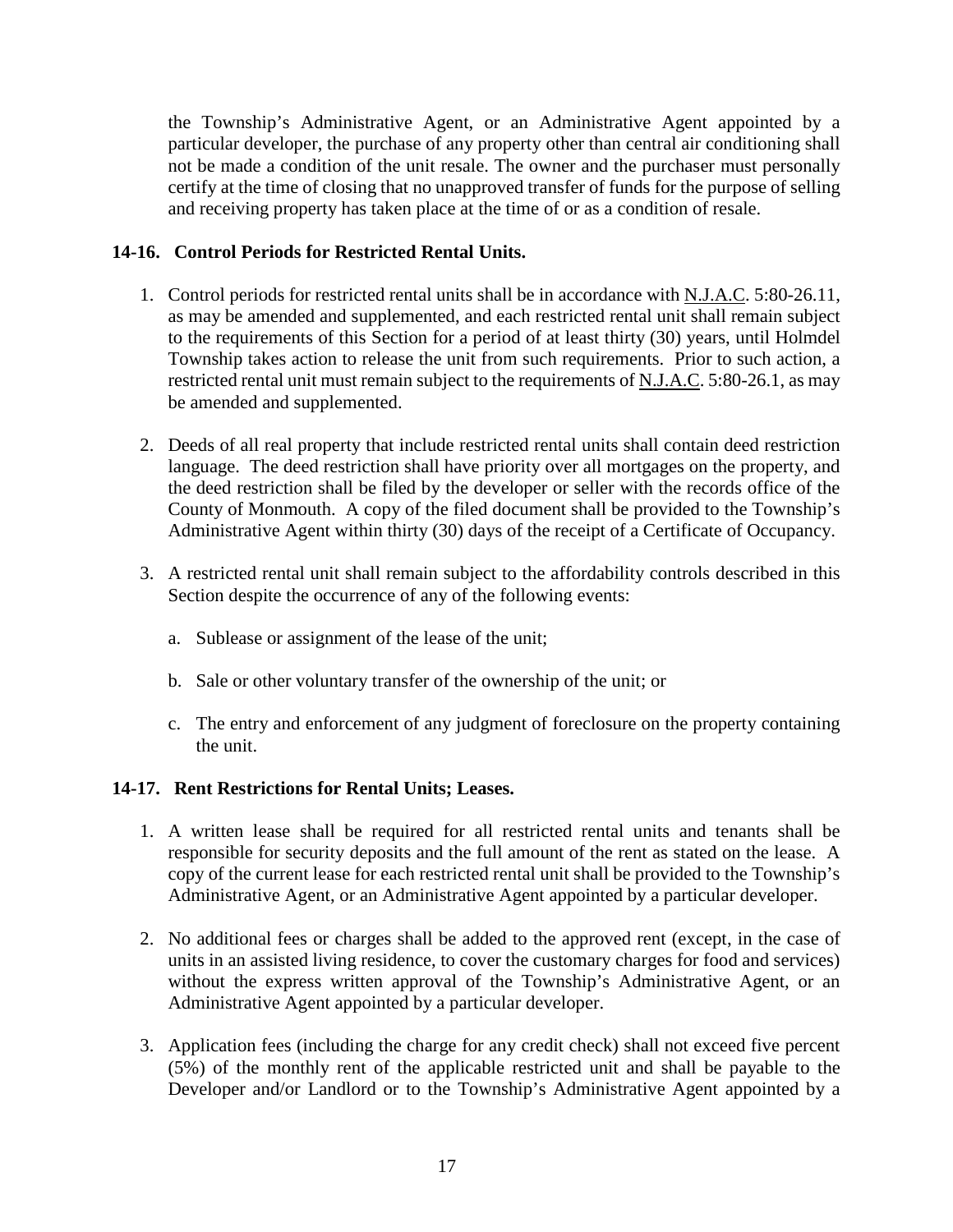particular developer. If the fees are paid to the Township's Administrative Agent or an Administrative Agent appointed by a particular developer they are to be applied to the costs of administering the controls applicable to the unit as set forth in this Section.

4. No rent control ordinance or other pricing restriction shall be applicable to either the market units or the affordable units in any development in which at least fifteen percent (15%) of the total number of dwelling units are restricted rental units in compliance with this Ordinance.

## **14-18. Tenant Income Eligibility.**

- 1. Tenant income eligibility shall be in accordance with N.J.A.C. 5:80-26.13, as may be amended and supplemented, and shall be determined as follows:
	- a. Very-low-income rental units shall be reserved for households with a gross household income less than or equal to thirty percent (30%) of the regional median household income by household size.
	- b. Low-income rental units shall be reserved for households with a gross household income less than or equal to fifty percent (50%) of the regional median household income by household size.
	- c. Moderate-income rental units shall be reserved for households with a gross household income less than eighty percent (80%) of the regional median household income by household size.
- 2. The Township's Administrative Agent, or a qualified Administrative Agent appointed by a particular developer, shall certify a household as eligible for a restricted rental unit when the household is a very low-income household, low-income household or a moderateincome household, as applicable to the unit, and the rent proposed for the unit does not exceed thirty-five percent (35%)(forty percent (40%) for age-restricted units) of the household's eligible monthly income as determined pursuant to N.J.A.C. 5:80-26.16, as may be amended and supplemented; provided, however, that this limit may be exceeded if one or more of the following circumstances exists:
	- a. The household currently pays more than thirty-five percent (35%) (forty percent (40%) for households eligible for age-restricted units) of its gross household income for rent, and the proposed rent will reduce its housing costs;
	- b. The household has consistently paid more than thirty-five percent (35%) (forty percent (40%) for households eligible for age-restricted units) of eligible monthly income for rent in the past and has proven its ability to pay;
	- c. The household is currently in substandard or overcrowded living conditions;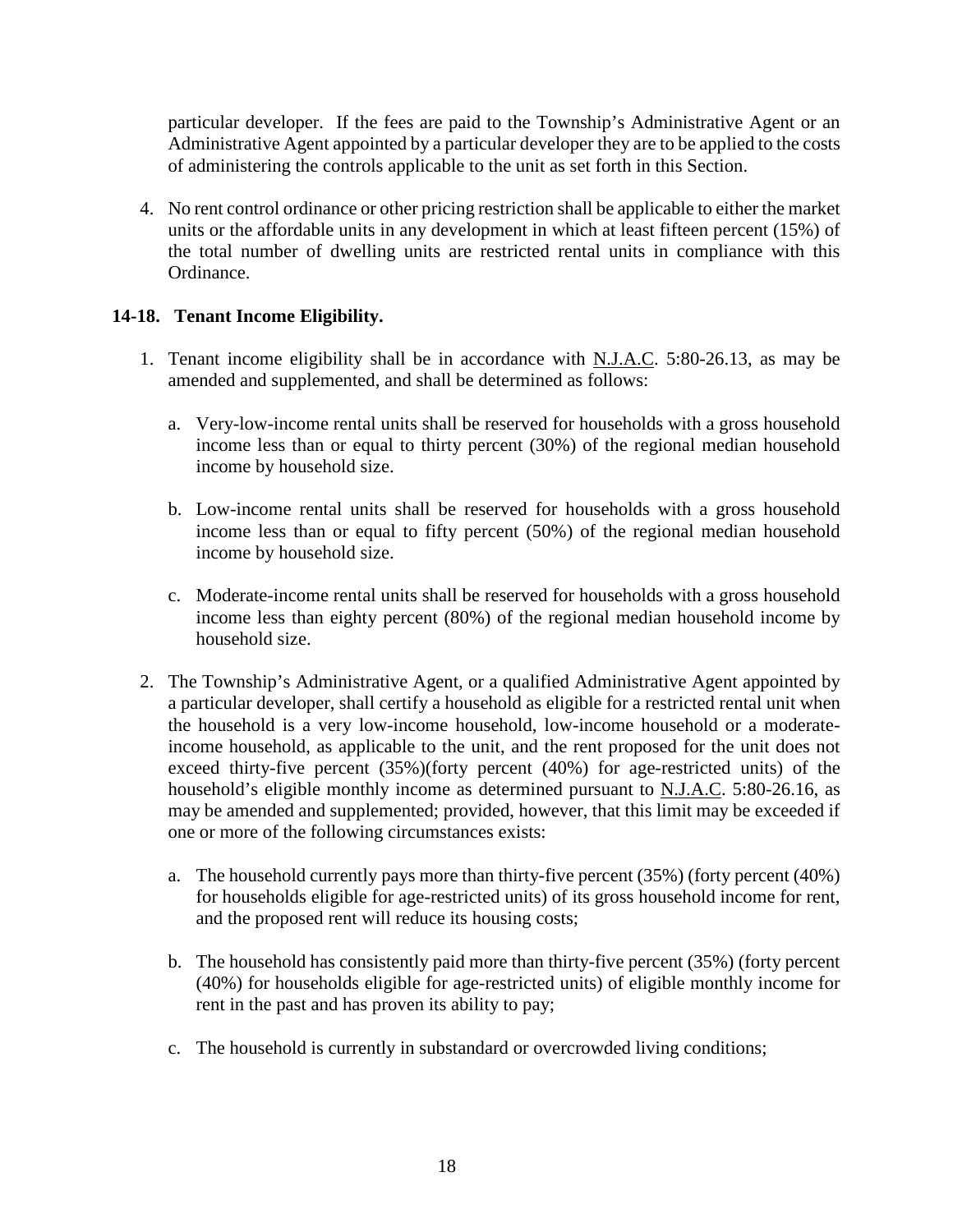- d. The household documents the existence of assets with which the household proposes to supplement the rent payments; or
- e. The household documents reliable anticipated third-party assistance from an outside source such as a family member in a form acceptable to the Administrative Agent and the owner of the unit.
- 3. The applicant shall file documentation sufficient to establish the existence of the circumstances in 2.a. through 2.e. above with the Township's Administrative Agent, or an Administrative Agent appointed by a particular developer, who shall counsel the household on budgeting.

### **14-19. Municipal Housing Liaison.**

- 1. The position of Municipal Housing Liaison (MHL) for the Township of Holmdel is established by this Section. The Township shall make the actual appointment of the MHL by means of a resolution.
	- a. The MHL must be either a full-time or part-time employee of Holmdel.
	- b. The person appointed as the MHL must be reported to the Superior Court and thereafter posted on the Township's website.
	- c. The MHL must meet all the requirements for qualifications, including initial and periodic training, if such training is made available by COAH or the DCA.
	- d. The Municipal Housing Liaison shall be responsible for oversight and administration of the affordable housing program for the Township of Holmdel, including the following responsibilities which may not be contracted out to the Administrative Agent, or the Administrative Agent appointed by a specific developer:
		- i. Serving as the municipality's primary point of contact for all inquiries from the State, affordable housing providers, Administrative Agents and interested households;
		- ii. The implementation of the Affirmative Marketing Plan and affordability controls;
		- iii. When applicable, supervising any contracting Administrative Agent;
		- iv. Monitoring the status of all restricted units in the Township's Fair Share Plan;
		- v. Compiling, verifying and submitting annual reports as required;
		- vi. Coordinating meetings with affordable housing providers and Administrative Agents, as applicable; and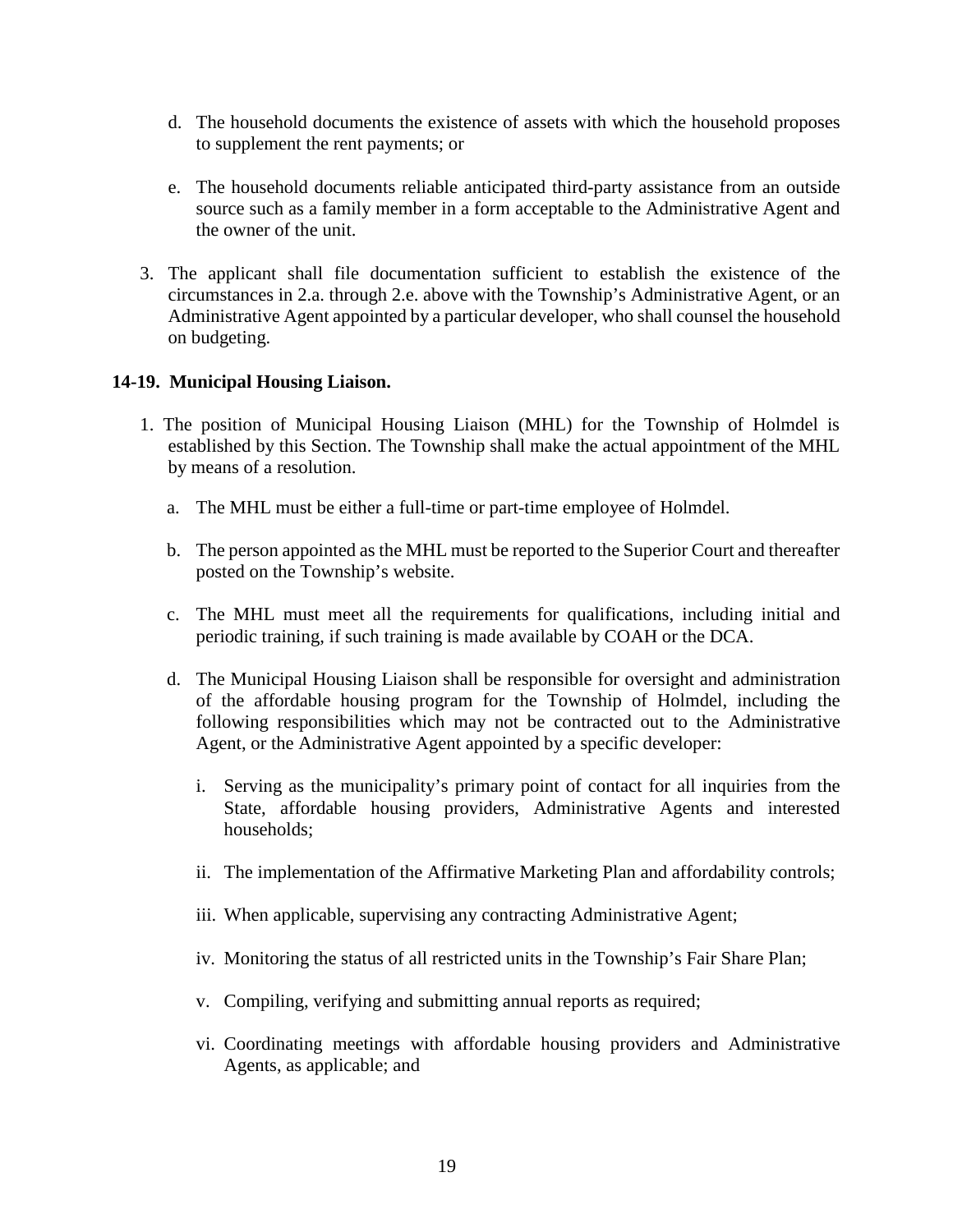- vii. Attending continuing education opportunities on affordability controls, compliance monitoring and affirmative marketing as offered or approved by the Affordable Housing Professionals of New Jersey (AHPNJ), if such continuing education opportunities are made available by COAH or the DCA.
- 2. Subject to the approval of the Superior Court, the Township of Holmdel shall designate one (1) or more Administrative Agent(s) to administer and to affirmatively market the affordable units constructed in the Township in accordance with UHAC and this Section.

# **14-20. Administrative Agent.**

An Administrative Agent may be either an independent entity serving under contract to and reporting to the Township, or reporting to a specific individual developer. *The fees of the Administrative Agent shall be paid by the owners of the affordable units for which the services of the Administrative Agent are required.* The Township Administrative Agent shall monitor and work with any individual Administrative Agents appointed by individual developers. The Administrative Agent(s) shall perform the duties and responsibilities of an Administrative Agent as set forth in UHAC, including those set forth in Sections 5:80-26.14, 16 and 18 thereof, which includes:

- 1. Affirmative Marketing:
	- a. Conducting an outreach process to affirmatively market affordable housing units in accordance with the Affirmative Marketing Plan of the Township of Holmdel and the provisions of N.J.A.C. 5:80-26.15; and
	- b. Providing counseling or contracting to provide counseling services to low and moderate-income applicants on subjects such as budgeting, credit issues, mortgage qualification, rental lease requirements, and landlord/tenant law.
- 2. Household Certification:
	- a. Soliciting, scheduling, conducting and following up on interviews with interested households;
	- b. Conducting interviews and obtaining sufficient documentation of gross income and assets upon which to base a determination of income eligibility for a low or moderateincome unit;
	- c. Providing written notification to each applicant as to the determination of eligibility or non-eligibility;
	- d. Requiring that all certified applicants for restricted units execute a certificate substantially in the form, as applicable, of either the ownership or rental certificates set forth in Appendices J and K of N.J.A.C. 5:80-26.1 et seq.;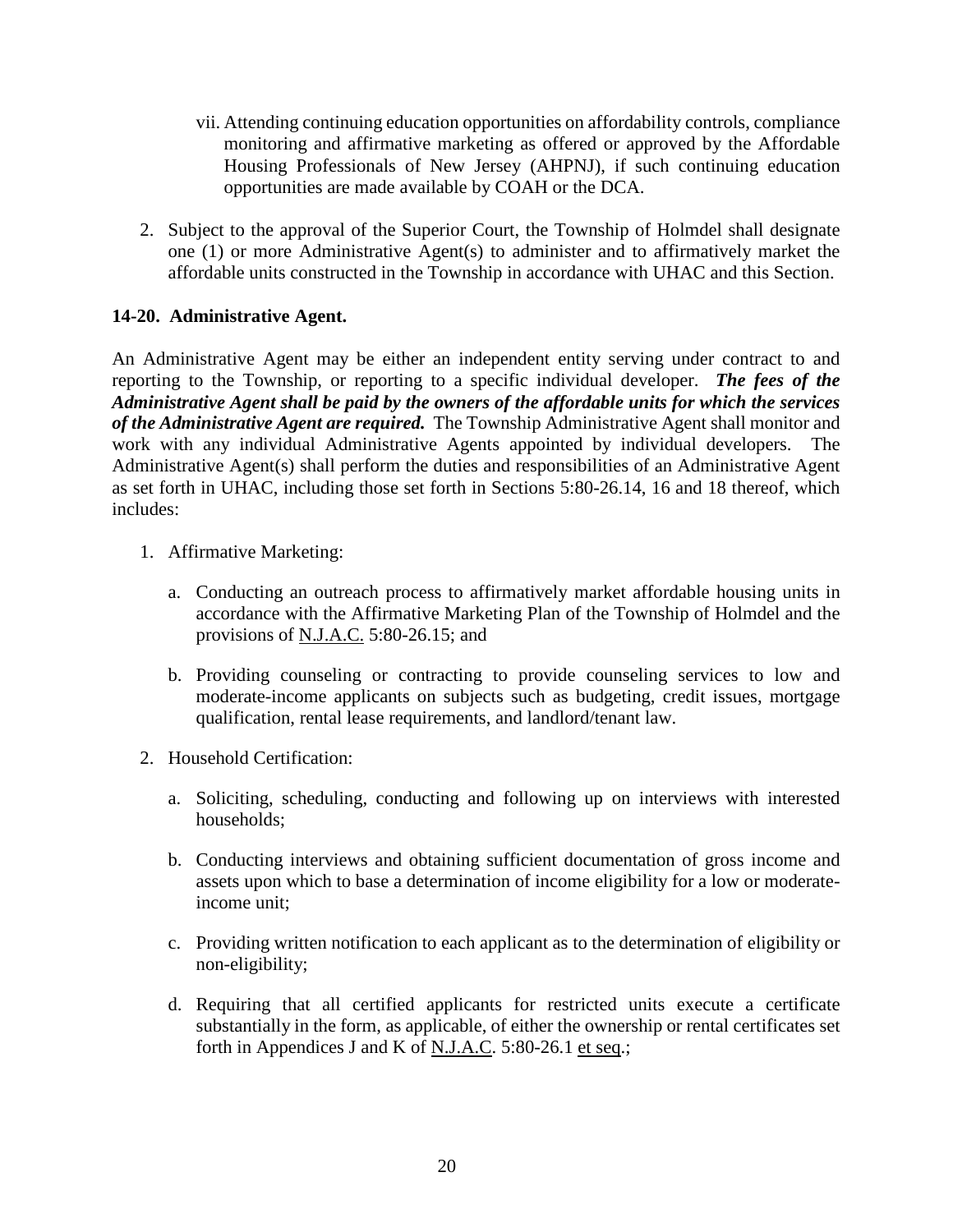- e. Creating and maintaining a referral list of eligible applicant households living in the housing region and eligible applicant households with members working in the housing region where the units are located;
- f. Employing a random selection process as provided in the Affirmative Marketing Plan of the Township of Holmdel when referring households for certification to affordable units; and
- g. Notifying the following entities of the availability of affordable housing units in the Township of Holmdel: FSHC, the New Jersey State Conference of the NAACP, the Latino Action Network, STEPS, OCEAN Inc., the Greater Red Bank, Asbury Park/Neptune, Bayshore, Greater Freehold, Greater Long Branch, and Trenton Branches of the NAACP and the Supportive Housing Association
- 3. Affordability Controls:
	- a. Furnishing to attorneys or closing agents forms of deed restrictions and mortgages for recording at the time of conveyance of title of each restricted unit;
	- b. Creating and maintaining a file on each restricted unit for its control period, including the recorded deed with restrictions, recorded mortgage and note, as appropriate;
	- c. Ensuring that the removal of the deed restrictions and cancellation of the mortgage note are effectuated and properly filed with the Monmouth County Register of Deeds or the Monmouth County Clerk's office after the termination of the affordability controls for each restricted unit;
	- d. Communicating with lenders regarding foreclosures; and
	- e. Ensuring the issuance of Continuing Certificates of Occupancy or certifications pursuant to N.J.A.C. 5:80-26.10.
- 4. Resales and Re-rentals:
	- a. Instituting and maintaining an effective means of communicating information between owners and the Township's Administrative Agent, or any Administrative Agent appointed by a specific developer, regarding the availability of restricted units for resale or re-rental; and
	- b. Instituting and maintaining an effective means of communicating information to verylow, low and moderate-income households regarding the availability of restricted units for resale or re-rental.
- 5. Processing Requests from Unit Owners: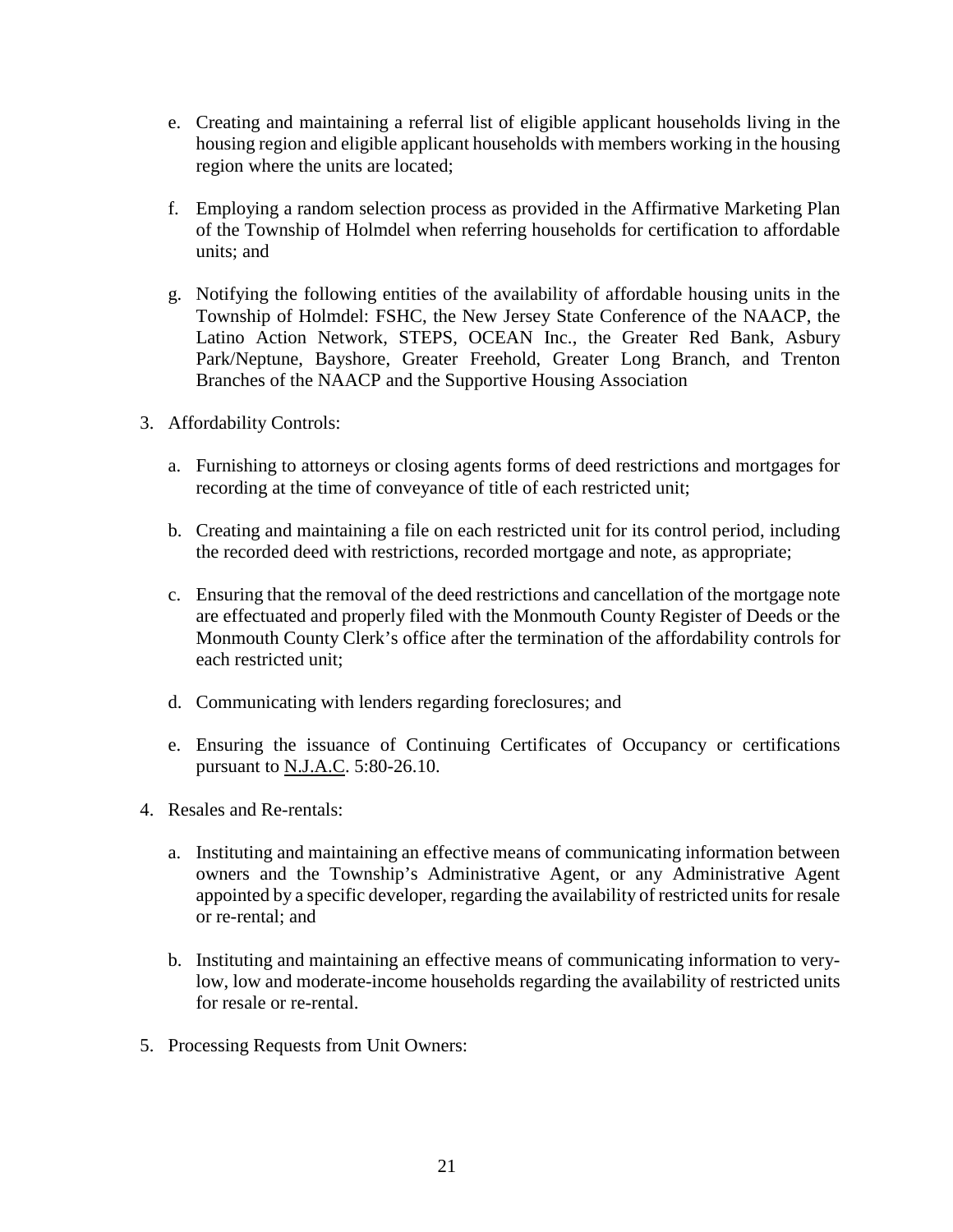- a. Reviewing and approving requests for determination from owners of restricted units who wish to take out home equity loans or refinance during the term of their ownership that the amount of indebtedness to be incurred will not violate the terms of this Section;
- b. Reviewing and approving requests to increase sales prices from owners of restricted units who wish to make capital improvements to the units that would affect the selling price, such authorizations to be limited to those improvements resulting in additional bedrooms or bathrooms and the depreciated cost of central air conditioning systems;
- c. Notifying the Township of an owner's intent to sell a restricted unit; and
- d. Making determinations on requests by owners of restricted units for hardship waivers.
- 6. Enforcement:
	- a. Securing annually from the Township a list of all affordable housing units for which tax bills are mailed to absentee owners, and notifying all such owners that they must either move back to their unit or sell it;
	- b. Securing from all developers and sponsors of restricted units, at the earliest point of contact in the processing of the project or development, written acknowledgement of the requirement that no restricted unit can be offered, or in any other way committed, to any person, other than a household duly certified to the unit by the Township's Administrative Agent, or any Administrative Agent appointed by a specific developer;
	- c. Posting annually, in all rental properties (including two (2) family homes), a notice as to the maximum permitted rent together with the telephone number of the Township's Administrative Agent, or any Administrative Agent appointed by a specific developer, where complaints of excess rent or other charges can be made;
	- d. Sending annual mailings to all owners of affordable dwelling units, reminding them of the notices and requirements outlined in N.J.A.C. 5:80-26.18(d)4;
	- e. Establishing a program for diverting unlawful rent payments to the Township's Affordable Housing Trust Fund; and
	- f. Creating and publishing a written operating manual for each affordable housing program administered by the Township's Administrative Agent, or any Administrative Agent appointed by a specific developer, to be approved by the Township Committee and the Superior Court, setting forth procedures for administering the affordability controls.
- 7. Additional Responsibilities:
	- a. The Administrative Agent shall have the authority to take all actions necessary and appropriate to carry out its responsibilities hereunder.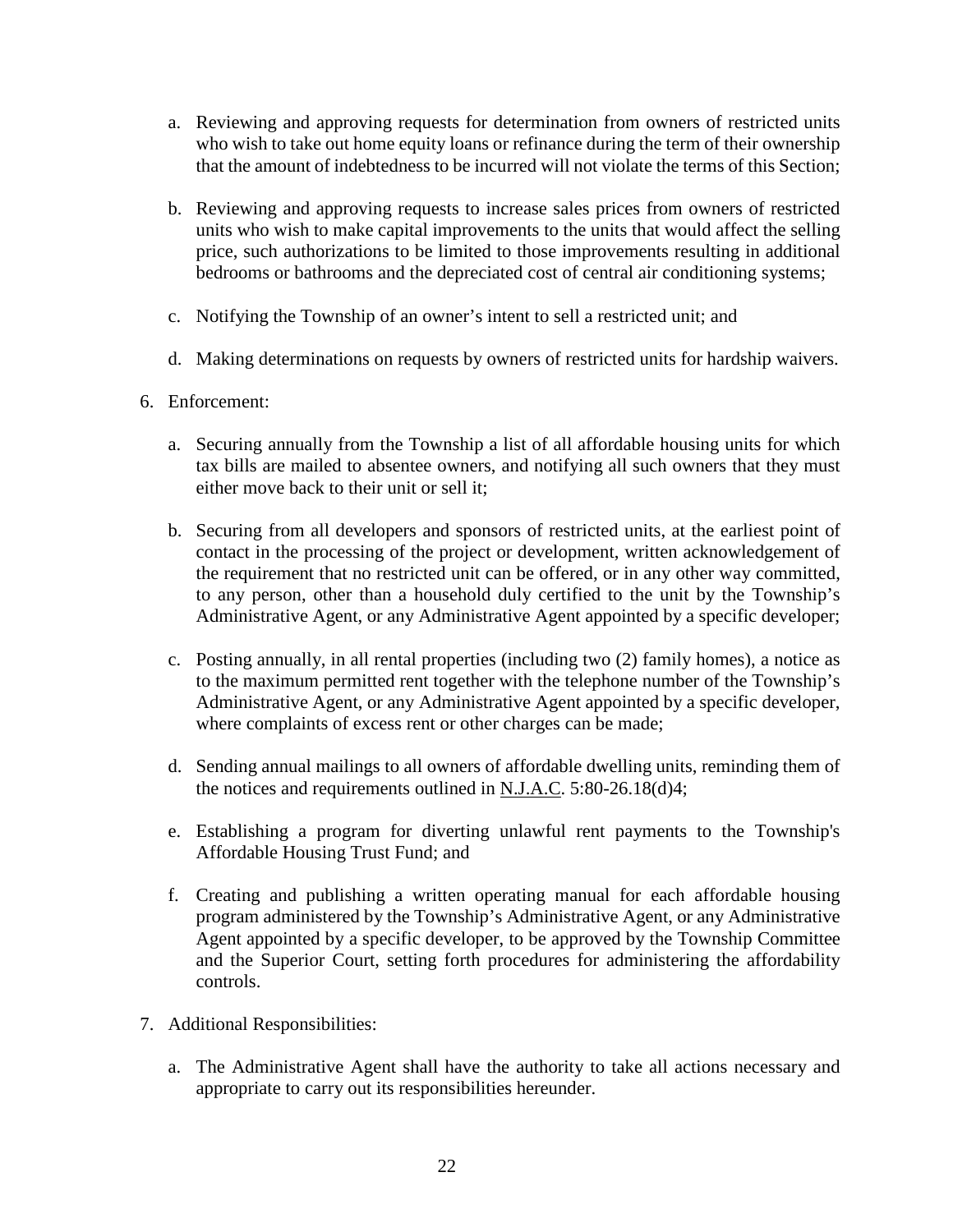- b. The Administrative Agent shall prepare monitoring reports for submission to the Municipal Housing Liaison in time to meet the Court-approved monitoring and reporting requirements in accordance with the deadlines set forth in this Section. The Township's Administrative Agent will be responsible for collecting monitoring information from any Administrative Agents appointed by specific developers.
- c. The Township's Administrative Agent, or any Administrative Agent appointed by a specific developer, shall attend continuing education sessions on affordability controls, compliance monitoring, and affirmative marketing at least annually and more often as needed.

### **14-21. Affirmative Marketing Requirements.**

- 1. The Township of Holmdel shall adopt by resolution an Affirmative Marketing Plan that is compliant with N.J.A.C. 5:80-26.15, as may be amended and supplemented.
- 2. The Affirmative Marketing Plan is a regional marketing strategy designed to attract buyers and/or renters of all majority and minority groups, regardless of race, creed, color, national origin, ancestry, marital or familial status, gender, affectional or sexual orientation, disability, age or number of children to housing units which are being marketed by a developer, sponsor or owner of affordable housing. The Affirmative Marketing Plan is intended to target those potentially eligible persons who are least likely to apply for affordable units in that region. It is a continuing program that directs marketing activities toward Housing Region 4 and is required to be followed throughout the period of restriction.
- 3. The Affirmative Marketing Plan shall provide a regional preference for all households that live and/or work in Housing Region 4, comprised of Mercer, Monmouth and Ocean Counties.
- 4. The Township has the ultimate responsibility for adopting the Affirmative Marketing Plan and for the proper administration of the Affirmative Marketing Program, including initial sales and rentals and re-sales and re-rentals. The Township's Administrative Agent designated by the Township of Holmdel, or any Administrative Agent appointed by a specific developer, shall implement the Affirmative Marketing Plan to assure the affirmative marketing of all affordable units.
- 5. In implementing the Affirmative Marketing Plan, the Township's Administrative Agent, or any Administrative Agent appointed by a specific developer, shall provide a list of counseling services to very-low, low, and moderate-income applicants on subjects such as budgeting, credit issues, mortgage qualification, rental lease requirements, and landlord/tenant law.
- 6. The Affirmative Marketing Plan shall describe the media to be used in advertising and publicizing the availability of housing. In implementing the Affirmative Marketing Plan, the Township's Administrative Agent, or any Administrative Agent appointed by a specific developer, shall consider the use of language translations where appropriate.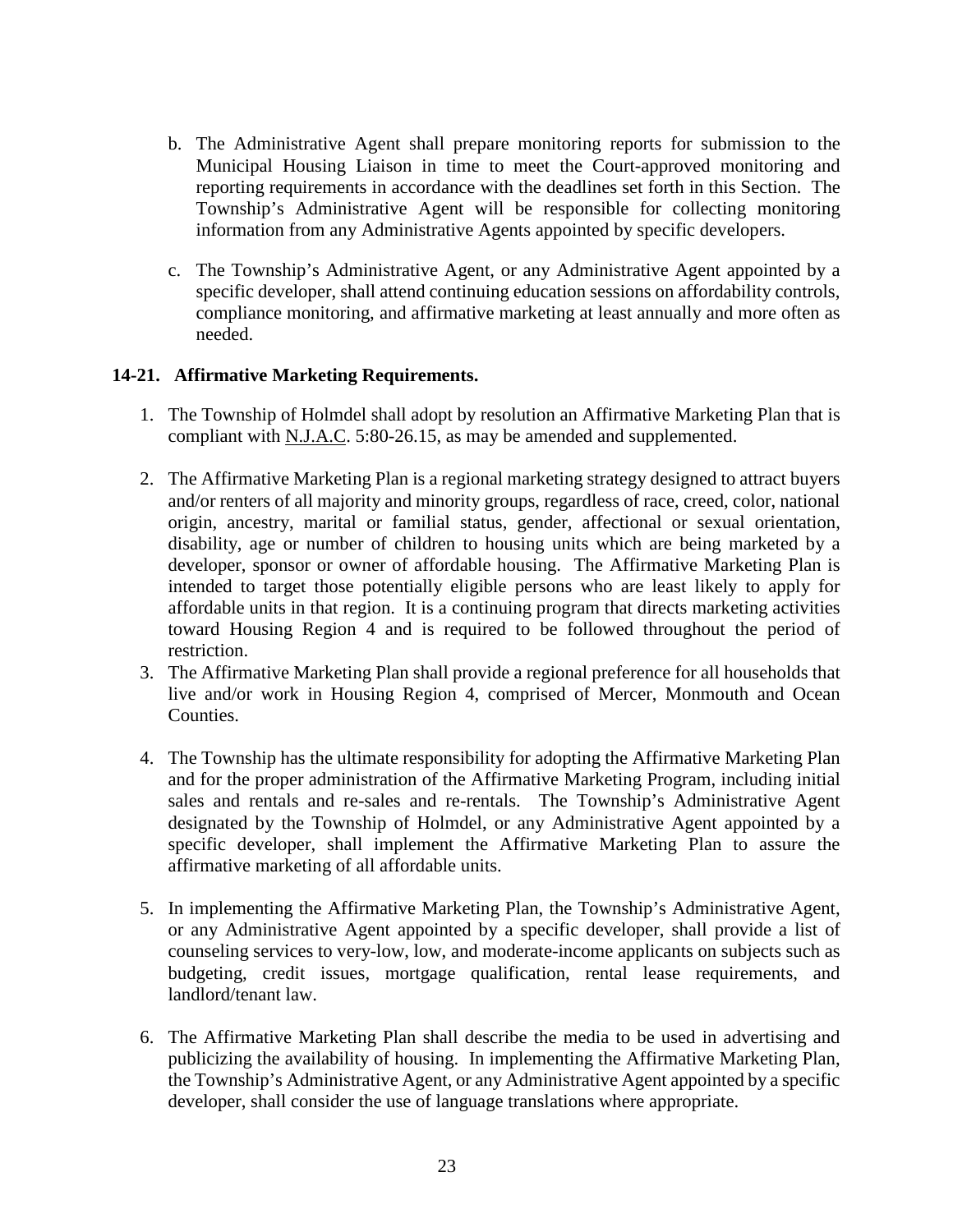- 7. The affirmative marketing process for available affordable units shall begin at least one hundred and twenty days (120) prior to the expected date of occupancy.
- 8. Applications for affordable housing shall be available in several locations, including, at a minimum, the County Administration Building and/or the County Library for each county within the housing region; and the municipal building in which the units are located; and the developer's rental office. Applications shall be mailed to prospective applicants upon request.
- 9. The costs of advertising and affirmative marketing of the affordable units shall be the responsibility of the developer, sponsor or owner.

### **14-22. Enforcement of Affordable Housing Regulations.**

- 1. Upon the occurrence of a breach of any of the regulations governing an affordable unit by an Owner, Developer or Tenant, the Township shall have all remedies provided at law or equity, including but not limited to foreclosure, tenant eviction, a requirement for household recertification, acceleration of all sums due under a mortgage, recoupment of any funds from a sale in violation of the regulations, injunctive relief to prevent further violation of the regulations, entry on the premises, and specific performance.
- 2. After providing written notice of a violation to an Owner, Developer or Tenant of a lowor moderate-income unit and advising the Owner, Developer or Tenant of the penalties for such violations, the Township may take the following action(s) against the Owner, Developer or Tenant for any violation that remains uncured for a period of sixty (60) days after service of the written notice:
	- a. The Township may file a court action pursuant to N.J.S.A. 2A:58-11 alleging a violation or violations of the regulations governing the affordable housing unit. If the Owner, Developer or Tenant is adjudged by the Superior Court to have violated any provision of the regulations governing affordable housing units the Owner, Developer or Tenant shall be subject to one (1) or more of the following penalties, at the discretion of the Court:
		- i. A fine of not more than two thousand dollars (\$2,000.00) per day or imprisonment for a period not to exceed ninety (90) days, or both, provided that each and every day that the violation continues or exists shall be considered a separate and specific violation of these provisions and not a continuation of the initial offense;
		- ii. In the case of an Owner who has rented a very-low, low or moderate-income unit in violation of the regulations governing affordable housing units, payment into the Township of Holmdel Affordable Housing Trust Fund of the gross amount of rent illegally collected;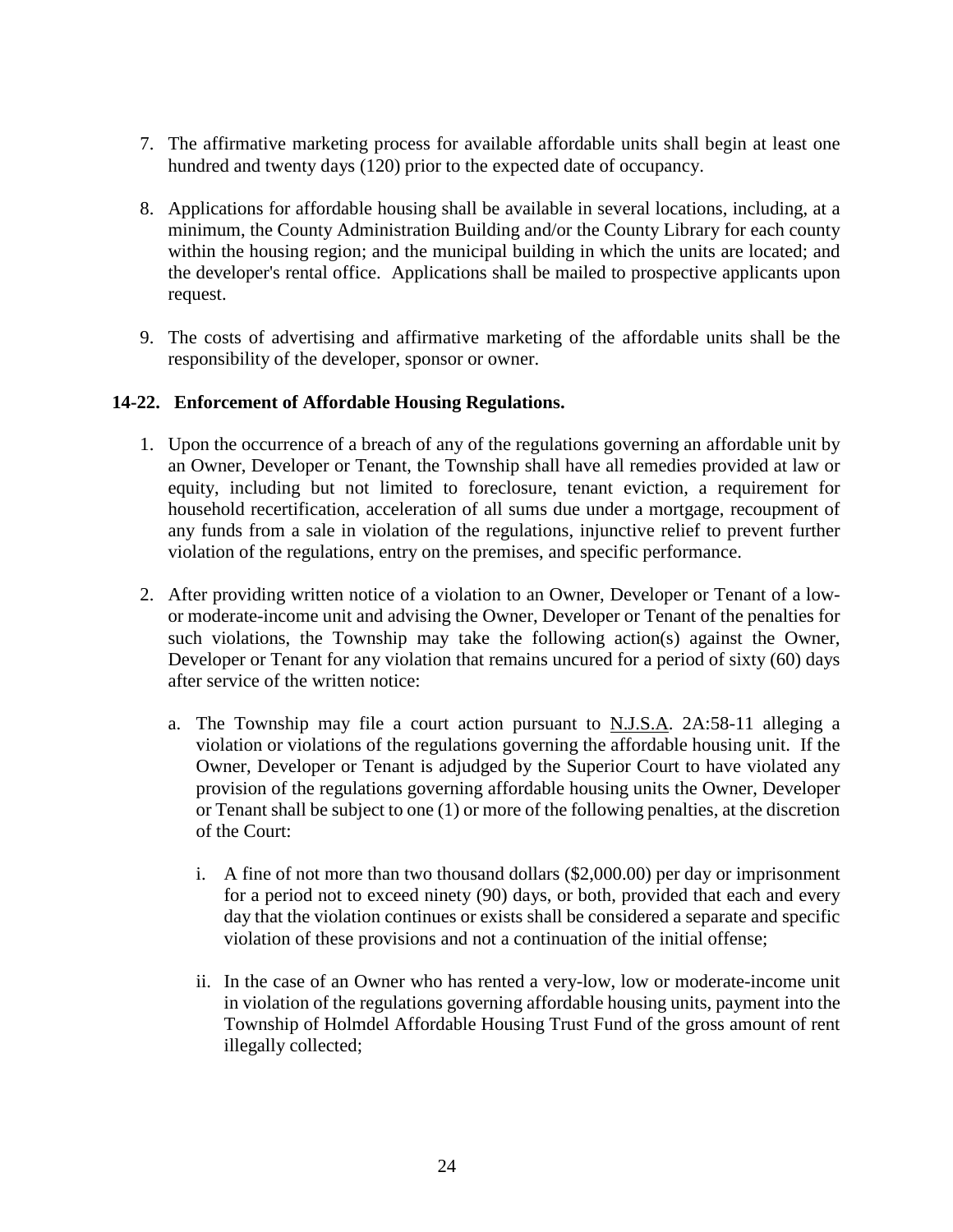- iii. In the case of an Owner who has rented a very-low, low or moderate-income unit in violation of the regulations governing affordable housing units, payment of an innocent tenant's reasonable relocation costs, as determined by the Court.
- b. The Township may file a court action in the Superior Court seeking a judgment that would result in the termination of the Owner's equity or other interest in the unit, in the nature of a mortgage foreclosure. Any such judgment shall be enforceable as if the same were a judgment of default of the First Purchase Money Mortgage and shall constitute a lien against the low or moderate-income unit.
	- i. The judgment shall be enforceable, at the option of the Township, by means of an execution sale by the Sheriff, at which time the low and moderate-income unit of the violating Owner shall be sold at a sale price which is not less than the amount necessary to fully satisfy and pay off any First Purchase Money Mortgage and prior liens and the costs of the enforcement proceedings incurred by the Township, including attorney's fees. The violating Owner shall have his right to possession terminated as well as his title conveyed pursuant to the Sheriff's sale.
	- ii. The proceeds of the Sheriff's sale shall first be applied to satisfy the First Purchase Money Mortgage lien and any prior liens upon the low- and moderate-income unit. The excess, if any, shall be applied to reimburse the Township for any and all costs and expenses incurred in connection with either the court action resulting in the judgment of violation or the Sheriff's sale. In the event that the proceeds from the Sheriff's sale are insufficient to reimburse the Township in full as aforesaid, the violating Owner shall be personally responsible for the full extent of such deficiency, in addition to any and all costs incurred by the Township in connection with collecting such deficiency. In the event that a surplus remains after satisfying all of the above, such surplus, if any, shall be placed in escrow by the Township for the Owner and shall be held in such escrow for a maximum period of two (2) years or until such earlier time as the Owner shall make a claim with the Township for such. Failure of the Owner to claim such balance within the two (2) year period shall automatically result in a forfeiture of such balance to the Township. Any interest accrued or earned on such balance while being held in escrow shall belong to and shall be paid to the Township, whether such balance shall be paid to the Owner or forfeited to the Township.
	- iii. Foreclosure by the Township due to violation of the regulations governing affordable housing units shall not extinguish the restrictions of the regulations governing affordable housing units as the same apply to the very-low, low and moderate-income unit. Title shall be conveyed to the purchaser at the Sheriff's sale, subject to the restrictions and provisions of the regulations governing the affordable housing unit. The Owner determined to be in violation of the provisions of this plan and from whom title and possession were taken by means of the Sheriff's sale shall not be entitled to any right of redemption.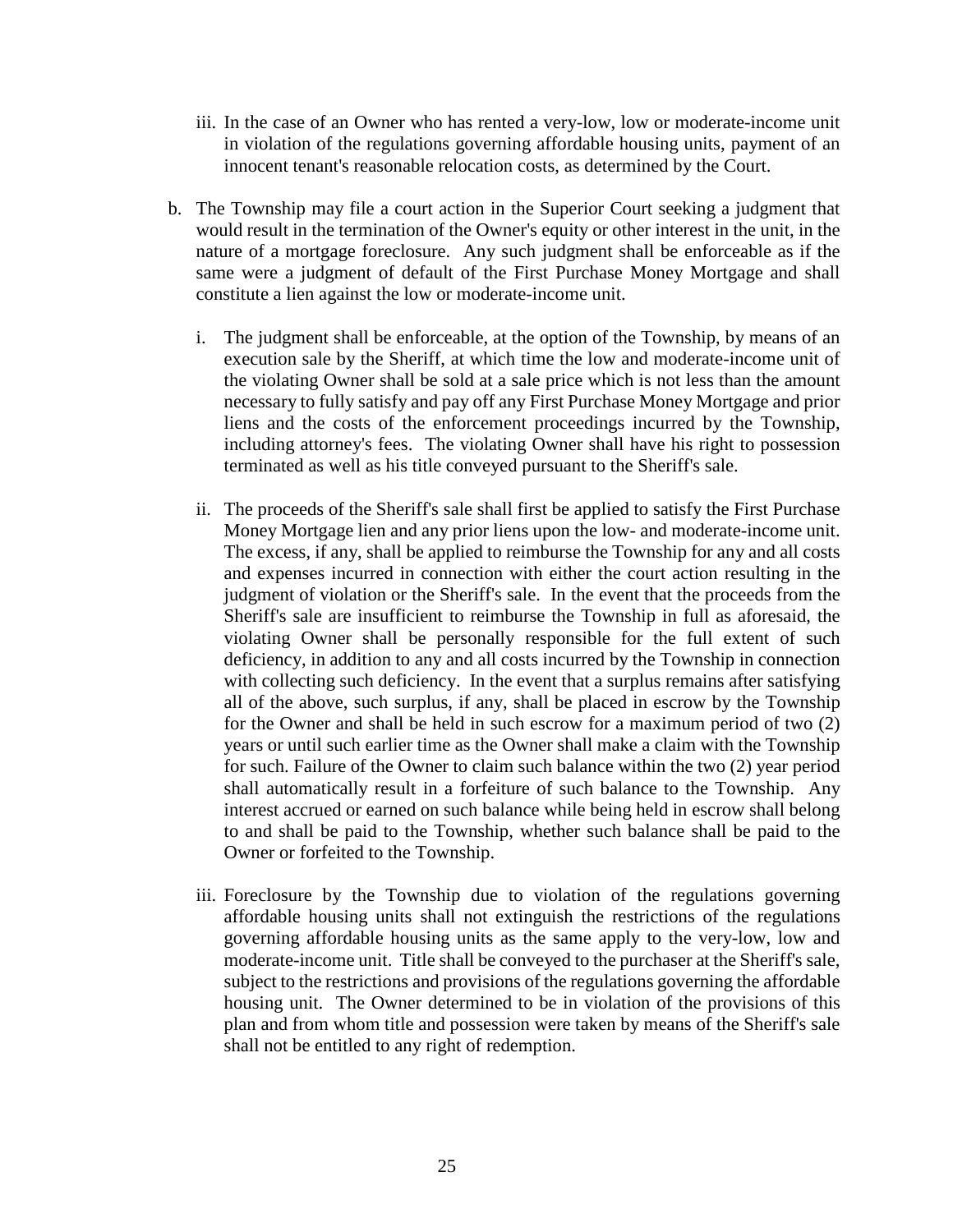- iv. If there are no bidders at the Sheriff's sale, or if insufficient amounts are bid to satisfy the First Purchase Money Mortgage and any prior liens, the Township may acquire title to the very-low, low and moderate-income unit by satisfying the First Purchase Money Mortgage and any prior liens and crediting the violating owner with an amount equal to the difference between the First Purchase Money Mortgage and any prior liens and costs of the enforcement proceedings, including legal fees and the maximum resale price for which the very-low, low and moderate-income unit could have been sold under the terms of the regulations governing affordable housing units. This excess shall be treated in the same manner as the excess which would have been realized from an actual sale as previously described.
- v. Failure of the very-low, low and moderate-income unit to be either sold at the Sheriff's sale or acquired by the Township shall obligate the Owner to accept an offer to purchase from any qualified purchaser which may be referred to the Owner by the Township, with such offer to purchase being equal to the maximum resale price of the very-low, low and moderate-income unit as permitted by the regulations governing affordable housing units.
- vi. The Owner shall remain fully obligated, responsible and liable for complying with the terms and restrictions of governing affordable housing units until such time as title is conveyed from the Owner.

### **14-23. Appeals.**

Appeals from all decisions of an Administrative Agent appointed pursuant to this Section shall be filed in writing with the Superior Court.

Sections 14-24 to 14-29 are hereby reserved.

#### **Section 2.**

**BE IT FUTHER ORDAINED** that Chapter XIV entitled "Affordable Housing", Article II entitled "Development Fee Provisions is hereby amended to read as follows: "

(Changes are reflected in bold and deletions in strike-out)

**Section 14-31 (a)** entitled "Basic Requirements" is hereby amended to read as follows:

"This Article shall not be effective until approved by COAH **or the Court** pursuant to N.J.A.C. 5:96-5.1 **applicable regulations**."

**Section 14-31 (b)** entitled "Basic Requirements" is hereby amended to read as follows: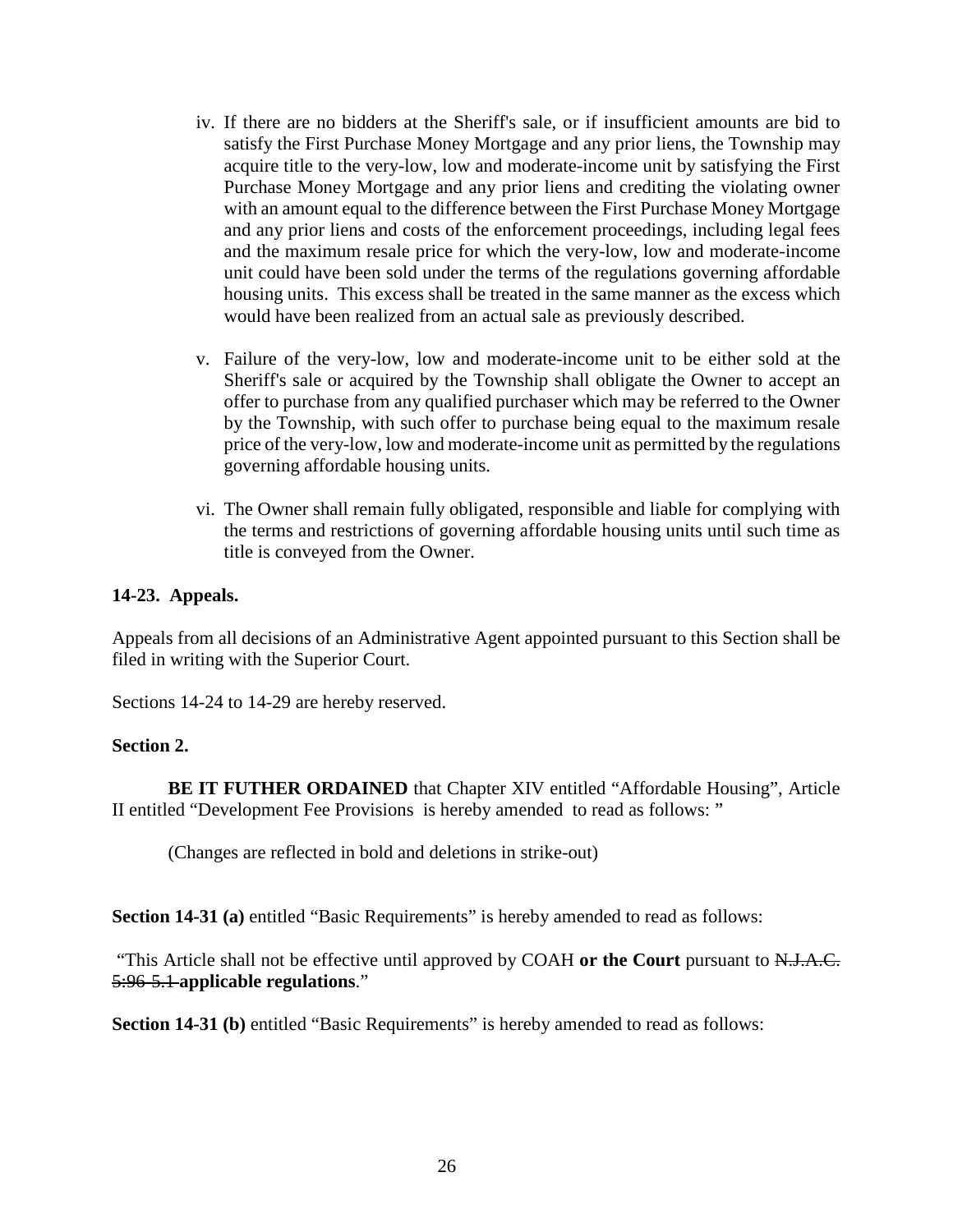Holmdel Township shall not spend development fees until COAH **or the Court** has approved a plan for spending such fees in conformance with N.J.A.C. 5:97-8.10 and N.J.A.C. 5:96-5.3 applicable regulations.

**Section 14-33** entitled "Residential Development Fees" shall be amended to read as follows:

The following residential fees **are imposed** shall be determined annually by resolution of the Township Committee, in accordance with N.J.A.C. 5:97-8.3, as follows:

**Section 14-35** entitled "Collection Procedures", subsection (i) (1) entitled "Appeal of Development Fees" shall be amended to read as follows:

A developer may challenge residential development fees imposed by filing a challenge with the County Board of Taxation **prerogative writ action with the Superior Court of New Jersey**.

Section 14-36 (c) entitled "Affordable Housing Trust Fund" shall be amended to read as follows: Within seven (7) days from the opening of the Trust Fund account, Holmdel Township shall provide COAH **or the court representative** with written authorization ,in the form a three-party escrow agreement between the municipality, the bank, and COAH, **or the Court representative**, to permit COAH, **or the Court representative** to direct the disbursement of the funds as provided in N.J.A.C. 5: 97-8.13 (b) **accordance with applicable law.**

Section 14-36 (d) entitled Affordable Housing Trust Fund shall be amended to read as follows:

"All interest accrued in the Housing Trust Fund shall only be used on eligible affordable housing activities approved by COAH, **or the Court**."

Section 14-37 (a) entitled "Use of Funds" shall be amended to read as follows:

"The expenditure of all funds shall conform to a spending plan approved by COAH **or the Court**. Funds deposited in the housing trust fund m ay be used for any activity approved by COAH **or the Court**."

Section 14-38 entitled "Monitoring" shall be amended to read as follows:

"Holmdel Township shall complete and return to COAH **or as directed by the Court** all monitoring forms included in monitoring requirements related to the collection of development fees from residential and non-residential developers, payments in lieu of constructing affordable units on site funds from the sale of units with extinguished controls, barrier free escrow funds, rental income, repayments from affordable housing program loans, and any other funds collected in in connection with Holmdel Township's housing program, as well as to the expenditure of revenues and implementation of the plan certified by COAH **or approved by the Superior Court**. All monitoring shall be completed on forms designed by COAH **or as directed by the Superior Court**."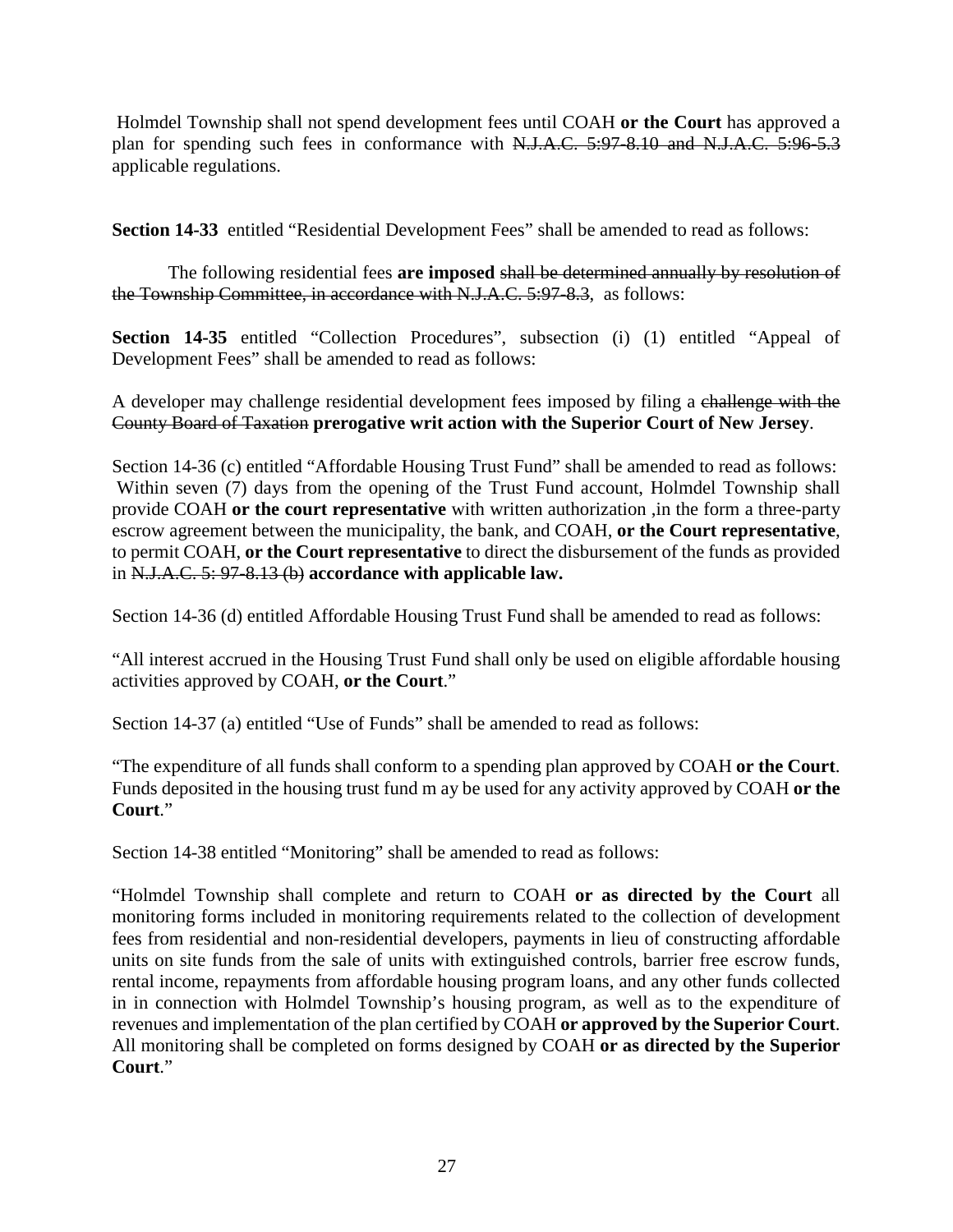Section 14-39 entitled "Ongoing Collection of Fees" shall be amended to read as follows:

"The ability for Holmdel Township to impose, collect and expend development fees shall expire with its substantive certification **or Judgment of Repose from the Superior Court** unless Holmdel Township has filed an adopted Housing Element and Fair Share Plan with **COAH or a declaratory judgment action with the Superior Court seeking approval of the Housing Element and Fair Share Plan and a Judgment of Repose,** and has received COAH's **or the Superior Court's** approval of its development fee ordinance. If Holmdel Township fails to renew its ability to impose and collect development fees prior to the expiration of substantive certification **or Judgment of Repose from the Superior Court**, it may be subject to forfeiture of any or all funds remaining within its municipal trust fund." [No change to the balance of this Paragraph].

**Section 3.** If any article, section, subsection, sentence, clause or phrase of this Ordinance is, for any reason, held to be unconstitutional or invalid, such decision shall not affect the remaining portions of this Ordinance and they shall remain in full force and effect.

**Section 4.** In the event of any inconsistencies between the provisions of this Ordinance and any prior ordinance of the Township of Holmdel, the provisions hereof shall be determined to govern. All other parts, portions and provisions of the Revised General Ordinances of the Township of Holmdel are hereby ratified and confirmed, except where inconsistent with the terms hereof.

**Section 5.** The Township Clerk is directed to give notice at least ten (10) days prior to a hearing on the adoption of this ordinance to the Monmouth County Planning Board and to all other persons entitled thereto pursuant to N.J.S.A. 40:55D-15, and N.J.S.A. 40:55D-63 (if required).

**Section 6.** After introduction, the Township Clerk is hereby directed to submit a copy of the within Ordinance to the Planning Board of the Township of Holmdel for its review in accordance with N.J.S.A. 40:55D-26 and N.J.S.A. 40:55D-64.

**Section 7.** This Ordinance shall take effect immediately upon (1) adoption; (2) approval by the Mayor pursuant to N.J.S.A. 40:69A-149.7; (3) publication in accordance with the laws of the State of New Jersey; and (4) filing of the final form of adopted ordinance by the Clerk